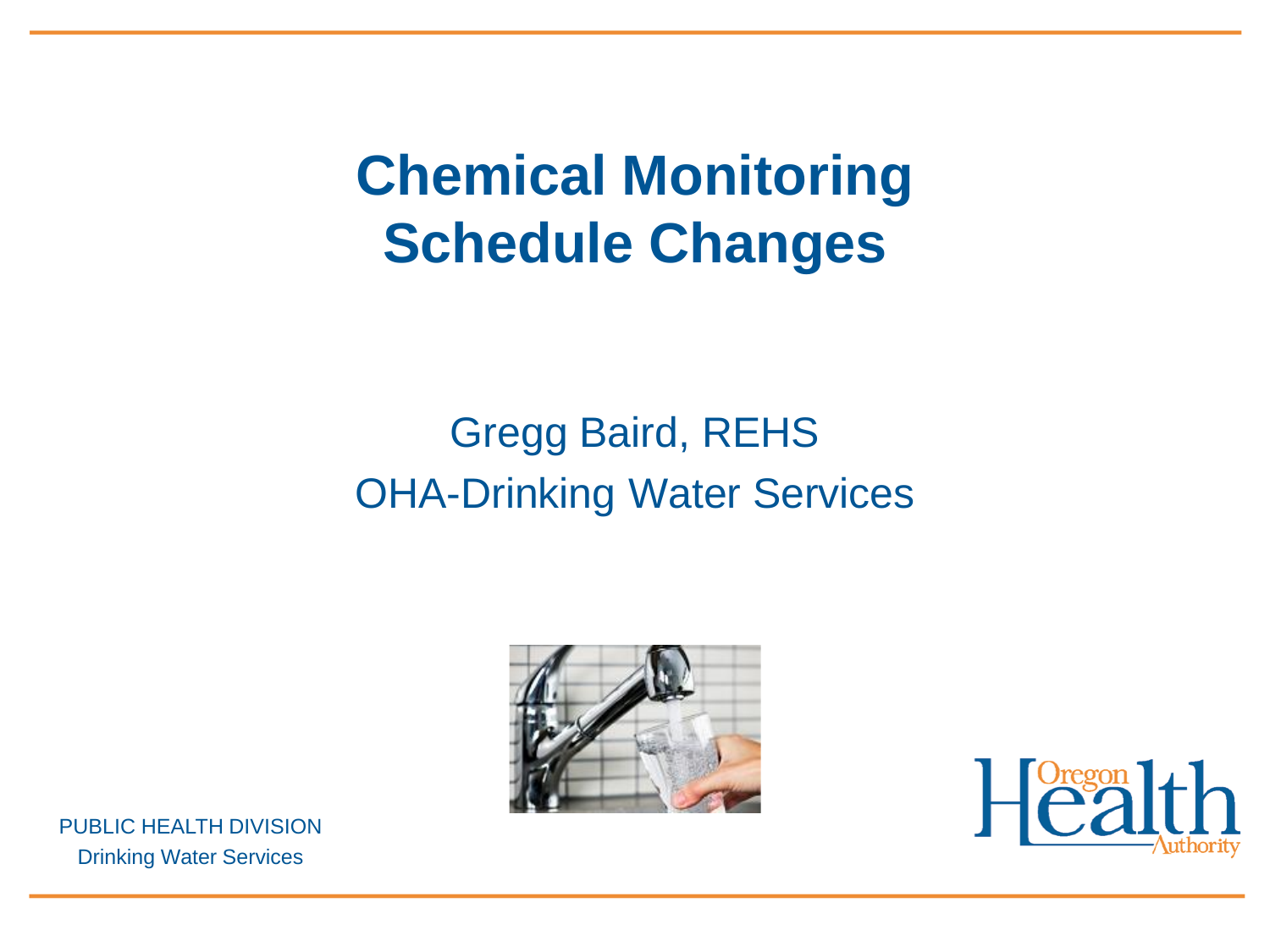#### **Overview**

- Changing monitoring schedules in response to Alerts or PWS request
- Changing monitoring schedules during a water system survey (WSS)
- Other monitoring schedule changes
- Locations of guidance and forms

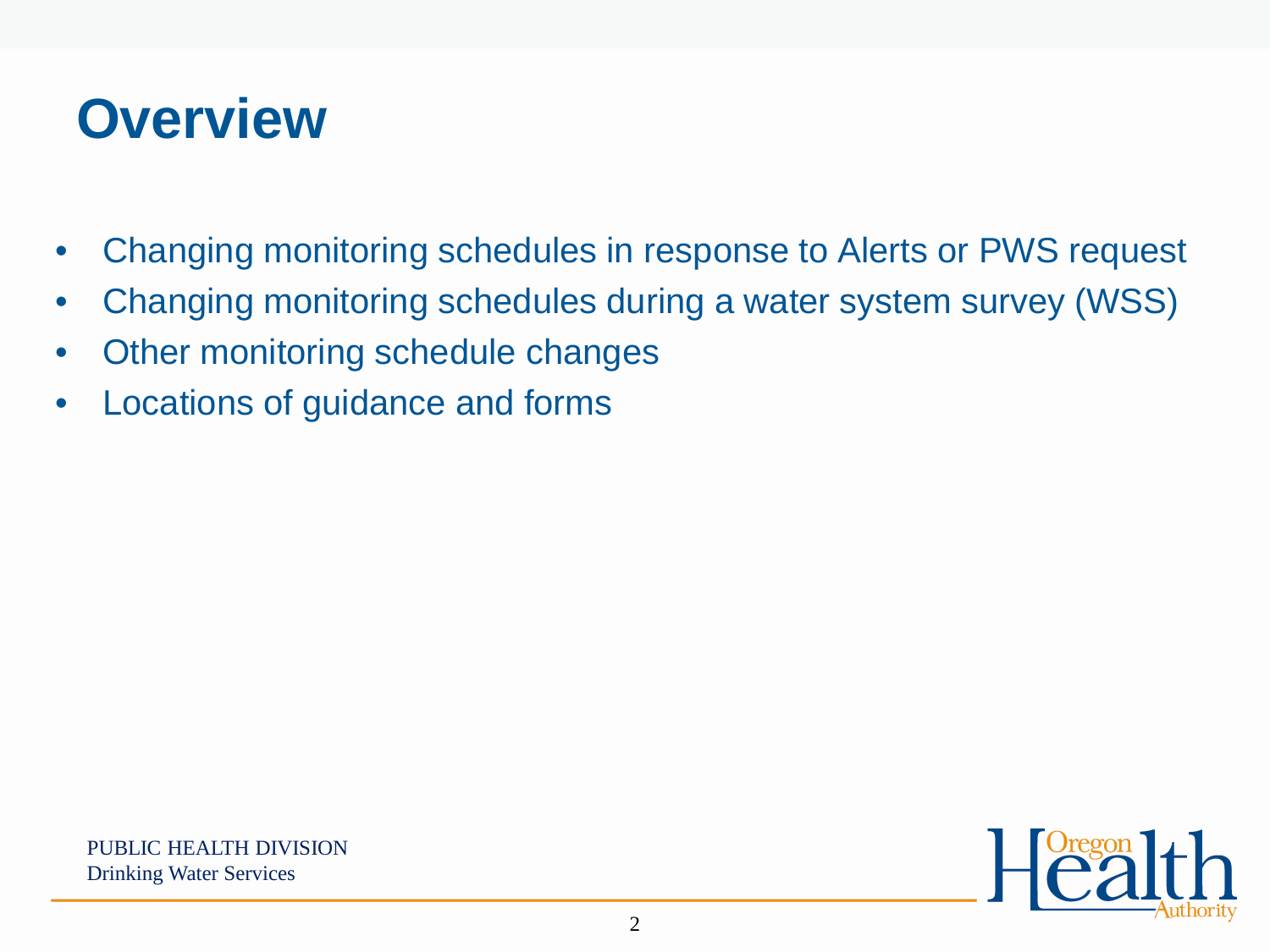### **Changing monitoring schedules in response to Alerts or PWS request**

• Use the "Chemical and Bacteriological Monitoring Schedule Change Form" located on the Partners Page/Inventory Updates section

|                                                                                        |                                                                                                                                                                                                                                         |                   |                 |           | <b>OHA Drinking Water Services</b>          |                       |                      |                       |                       | <b>Chemical &amp; Bacteriological Monitoring Schedule Change Form</b> |                                                        |
|----------------------------------------------------------------------------------------|-----------------------------------------------------------------------------------------------------------------------------------------------------------------------------------------------------------------------------------------|-------------------|-----------------|-----------|---------------------------------------------|-----------------------|----------------------|-----------------------|-----------------------|-----------------------------------------------------------------------|--------------------------------------------------------|
| System                                                                                 |                                                                                                                                                                                                                                         |                   |                 |           |                                             |                       |                      |                       | PWS $ID# 41$          |                                                                       |                                                        |
| Contact with                                                                           |                                                                                                                                                                                                                                         | Phone (<br>County |                 |           |                                             |                       |                      |                       |                       |                                                                       |                                                        |
| Staff Member                                                                           |                                                                                                                                                                                                                                         |                   | Date<br>Agency: |           |                                             |                       |                      |                       |                       |                                                                       |                                                        |
|                                                                                        | System Type: □ Community (C) □ Non-Transient Non Community (NTNC) □ Transient Non-Community (NC) □ State Regulated (NP)                                                                                                                 |                   |                 |           |                                             |                       |                      |                       |                       |                                                                       |                                                        |
|                                                                                        | Check if New System or Sample Pt: □<br>For new systems, include all necessary chemicals and sampling points.<br>Entry Point ID (In SDWIS Entry Pt ID "A" will appear as Facility ID "EP-A", Entry Pt ID "B" will appear as "EP-B" etc.) |                   |                 |           |                                             |                       |                      |                       |                       |                                                                       |                                                        |
| $\Box$ New Schedule<br><b>Schedule Reduction</b><br><b>Schedule Increase</b><br>$\Box$ |                                                                                                                                                                                                                                         |                   |                 |           |                                             |                       |                      |                       |                       |                                                                       |                                                        |
| Sample Point ID                                                                        | Code/Chemical/Analyte                                                                                                                                                                                                                   |                   |                 |           |                                             | Frequency             |                      |                       |                       |                                                                       | End Date                                               |
| (Entry Pt ID or<br>SRC<br>Sampling<br>Point ID)                                        | See reverse for complete<br>list of chemical groups and<br>analyte codes                                                                                                                                                                | Once              | Monthly         | Quarterly | Yearly                                      | Once Every<br>3 Years | Twice<br>Every 3 yrs | Once Every<br>6 Years | Once Every<br>9 Years | Begin Date                                                            | (Leave blank unless<br>closing a previous<br>schedule) |
|                                                                                        |                                                                                                                                                                                                                                         | □                 | □               | □         | □                                           | □                     | □                    | □                     | □                     | $\prime$ $\prime$                                                     | 1 I                                                    |
|                                                                                        |                                                                                                                                                                                                                                         | $\Box$            | □               | □         | □                                           | □                     | □                    | □                     | □                     | $\prime$ $\prime$                                                     | $\prime$ $\prime$                                      |
|                                                                                        |                                                                                                                                                                                                                                         | □                 | □               | □         | ⊓                                           | □                     | □                    | □                     | □                     | $\prime$ $\prime$                                                     | $\prime$ $\prime$                                      |
|                                                                                        |                                                                                                                                                                                                                                         | □                 | □               | $\Box$    | П<br>Attach additional page(s) as necessary | □                     | П                    | □                     | □                     |                                                                       | $\prime$ $\prime$                                      |
|                                                                                        | Distribution Sampling Point ID (In SDWIS Distrib Sampling Point "A" will be identified as: Facility ID "DIST-A")<br>(DBP Sample Points must include peak month that sampling is required in and sample location                         |                   |                 |           |                                             |                       |                      |                       |                       |                                                                       |                                                        |
|                                                                                        | <b>Schedule Reduction</b><br><b>New Schedule</b><br><b>Schedule Increase</b>                                                                                                                                                            |                   |                 |           |                                             |                       |                      |                       |                       |                                                                       |                                                        |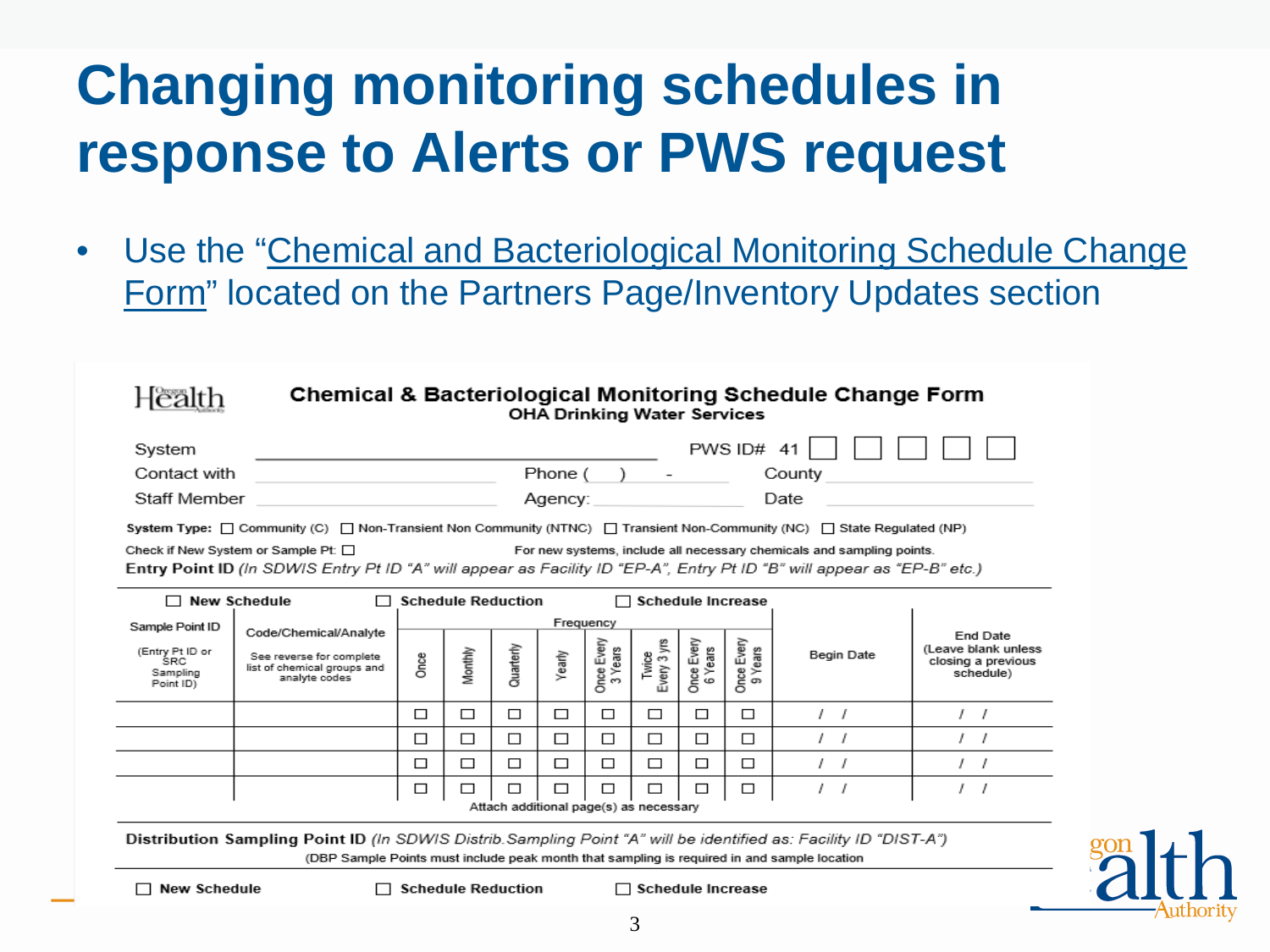# **Changing monitoring schedules in response to Alerts or PWS request**

- Alert types that may necessitate monitoring schedule changes:
	- Arsenic > MCL
	- Nitrate > MCL
	- $-$  Nitrate  $>$  1/<sub>2</sub> the MCL
	- Lead & Copper > Action Level
	- VOC or SOC > MCL
	- VOC or SOC detections
	- Disinfection Byproducts (TTHM or HAA5) > MCL
	- Radionuclide (Gross Alpha, Radium 226/228, Uranium) > MCL
	- Radionuclide (Gross Alpha, Radium 226/228, Uranium) > ½ MCL
	- Radionuclide (Gross Alpha, Radium 226/228, Uranium) detections

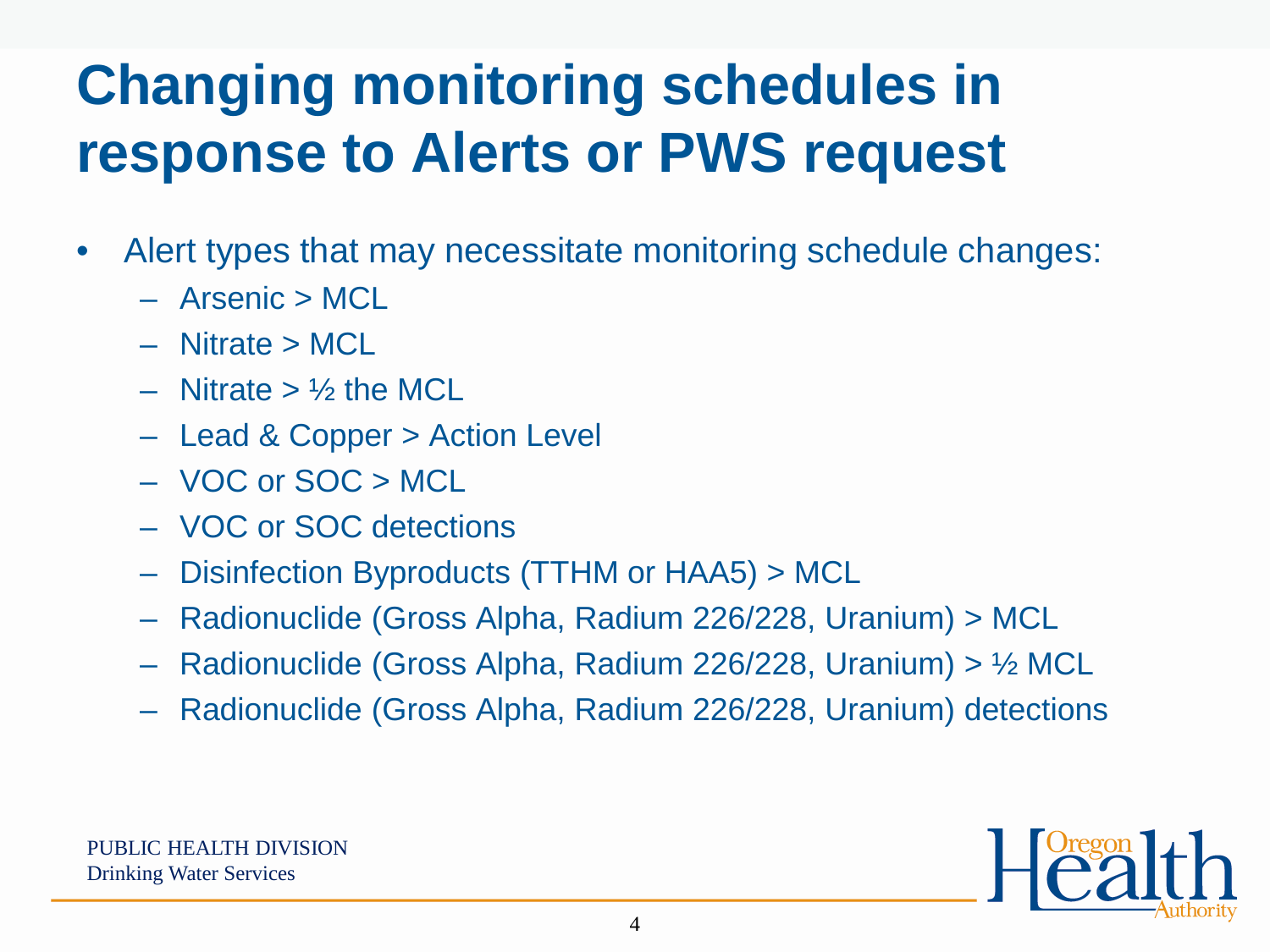### **Changing monitoring schedules in response to Alerts or PWS request**

• Refer to the OARs or the guidance document "Alerts: What to do With Chemical Detections" on the Partners Page/Monitoring Resources section



#### What to Do With Results Greater Than Zero (Detections)

Oregon Health Authority Drinking Water Services, Updated April 2018

| Problem                                                    | Action Needed                                                                                                                                                                                   | <b>Resolution</b>                                                                                                                                                                                                                                                                                                                                                                                                         | <b>OAR Citation</b>                                                                                                                                                                         |                                                                                                                                                                                                                                                                                 |  |  |  |
|------------------------------------------------------------|-------------------------------------------------------------------------------------------------------------------------------------------------------------------------------------------------|---------------------------------------------------------------------------------------------------------------------------------------------------------------------------------------------------------------------------------------------------------------------------------------------------------------------------------------------------------------------------------------------------------------------------|---------------------------------------------------------------------------------------------------------------------------------------------------------------------------------------------|---------------------------------------------------------------------------------------------------------------------------------------------------------------------------------------------------------------------------------------------------------------------------------|--|--|--|
| Inorganics (including Arsenic) <sup>a</sup>                |                                                                                                                                                                                                 |                                                                                                                                                                                                                                                                                                                                                                                                                           |                                                                                                                                                                                             |                                                                                                                                                                                                                                                                                 |  |  |  |
| Result over the MCL                                        | Confirmation sample plus<br>quarterly monitoring <sup>a</sup> .<br>Confirmation sample must<br>be taken within 2 weeks.<br>Average initial +<br>confirmation sample to<br>determine compliance. | Review after 2 quarters for GW, after<br>4 quarters for SW. Sample qtrly until<br>R&C <sup>b</sup> below MCL, but if running<br>annual average (RAA) is above MCL,<br>treatment is required. For arsenic,<br>DWS generally requires 4 quarters for<br>all systems before review.                                                                                                                                          | OAR 333-061-0036(2)(f)<br>OAR 333-061-0036(2)(a)(D)<br>OAR 333-061-0036(2)(h)(B)                                                                                                            | Confirmation sample<br>Quarterly monitoring<br>RAA calculation &<br>compliance determination                                                                                                                                                                                    |  |  |  |
| Nitrate and Nitrite <sup>a</sup>                           |                                                                                                                                                                                                 |                                                                                                                                                                                                                                                                                                                                                                                                                           |                                                                                                                                                                                             |                                                                                                                                                                                                                                                                                 |  |  |  |
| Result over the MCL<br>Result $\geq$ $\frac{1}{2}$ the MCL | Confirmation sample plus<br>quarterly monitoring.<br>Quarterly monitoring                                                                                                                       | If avg of initial $+$ confirmation is<br>above MCL, treatment is required. If<br>avg < MCL, monitor quarterly until<br>$R\&C^b$ below MCL.<br>Continue monitoring qtrly. Review<br>annually to determine whether system<br>should continue quarterly monitoring.<br>If results are R&C <sup>b</sup> below the MCL<br>(for GW) or below 1/2 the MCL (for<br>nitrates, SW), then system can return<br>to annual monitoring. | OAR 333-061-0036(2)(f)<br>(B&C) and OAR 333-061-<br>0036(2)(h)(C)<br>OAR 333-061-0036(2)(c)<br>OAR 333-061-0036(2)(d)(C)<br>OAR 333-061-0036(2)(c)<br>OAR 333-061-0036(2)(d)(C<br>and $D$ ) | Confirmation sample<br>Quarterly monitoring nitrate<br>Quarterly monitoring nitrite<br>& at least annually after that<br>Quarterly monitoring nitrate<br>Quarterly monitoring nitrite,<br>& at least annually after that<br>(in same quarter as the<br>highest previous result) |  |  |  |
| Lead and Copper <sup>a</sup>                               |                                                                                                                                                                                                 |                                                                                                                                                                                                                                                                                                                                                                                                                           |                                                                                                                                                                                             |                                                                                                                                                                                                                                                                                 |  |  |  |
| Above Action Level                                         | Review sampling<br>protocol. Collect source<br>testing and WQPs <sup>c</sup> , submit<br>treatment recommendation.<br>May need public education.                                                | Install corrosion control, or make<br>necessary adjustments. 2 six-month<br>rounds less than Action Level.<br>minimum WQPs <sup>c</sup> set.                                                                                                                                                                                                                                                                              | OAR 333-061-0036(10)(g) and<br>333-061-0034(4)<br>OAR 333-061-0036(10)(f)<br>OAR 333-061-0034(2) & (3)<br>OAR 333-061-0034(5)<br>$OAR$ 333-061-0036(10)(d)(B)                               | Source water testing<br>WQP requirements<br>Treatment requirements<br>Lead public notice/education<br>Monitoring after installing tx                                                                                                                                            |  |  |  |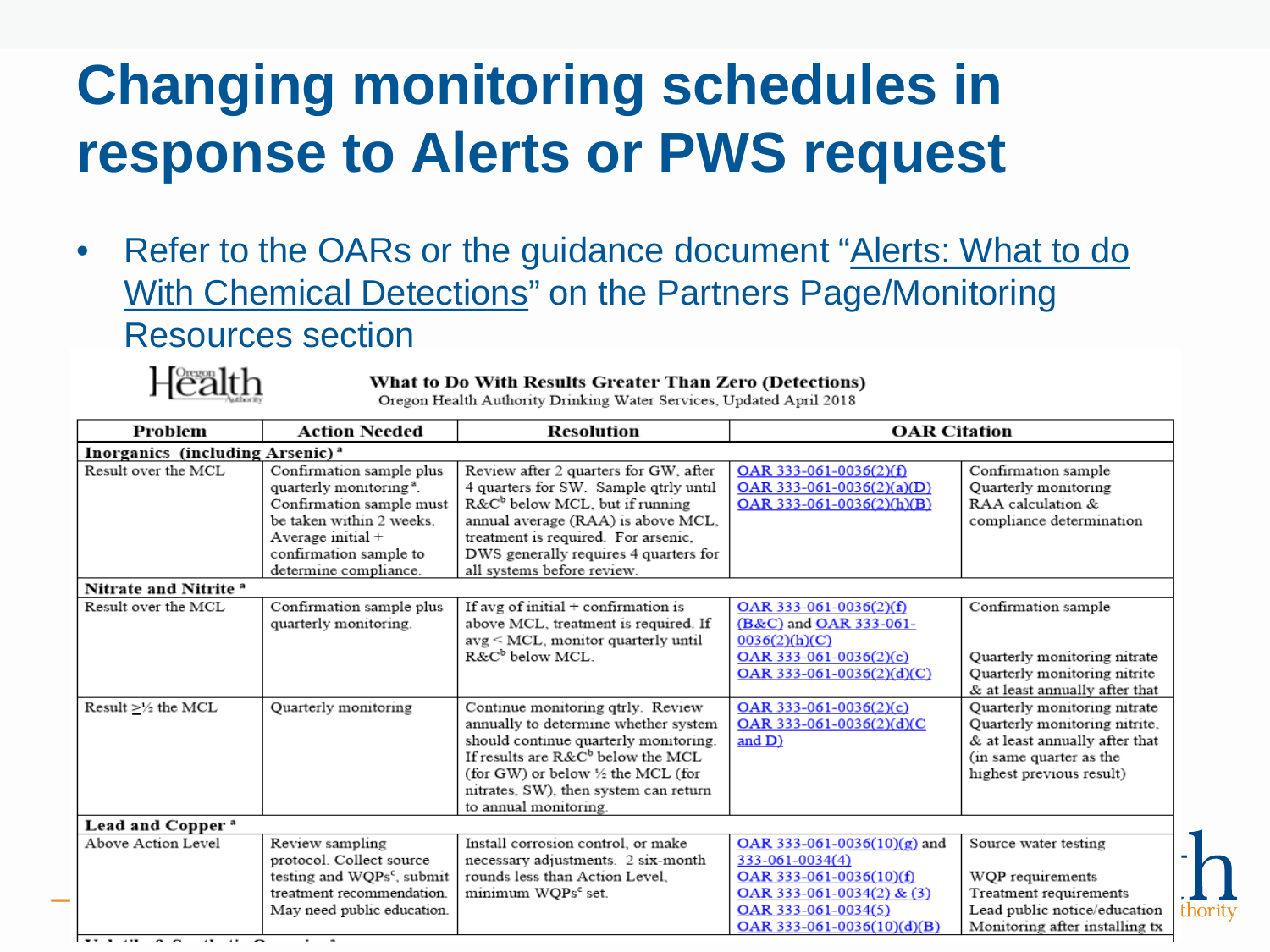#### **Example: Nitrate over ½ MCL**

#### • Alert received for Nitrate over 1/2 MCL



• Consult OARs or guidance for course of action (quarterly monitoring)

#### • Check current nitrate monitoring schedule

|                              |                            |   | PWS#: 01352 ALPINE CREST IMPROVEMENT DIST |                            |                      |                 |     | <b>Routine Sampling Schedules For Chemicals</b>                |
|------------------------------|----------------------------|---|-------------------------------------------|----------------------------|----------------------|-----------------|-----|----------------------------------------------------------------|
| <u>Facility</u><br><u>ID</u> | <b>Name</b>                |   | <b>Status Test Group</b>                  | <b>Samples</b><br>Required | Sampling<br>Interval | <b>Start</b>    | End | Notes*                                                         |
| DIST-A                       | <b>Distribution System</b> | A | <b>LEAD &amp; COPPER</b>                  | 5.                         | 3 Years              | 01/01/2002      |     | Open Sample Between June 1st and Sept 30th                     |
| EP-A                         | <b>EP FOR WELLS</b>        | А | <b>ARSENIC</b>                            |                            | 9 Years              | 01/01/2017 Open |     |                                                                |
| EP-A                         | <b>EP FOR WELLS</b>        | А | IOC.                                      |                            | 9 Years              |                 |     | 01/01/2002 Open Schedule Reflects Monitoring Reduction Granted |
| EP-A                         | <b>EP FOR WELLS</b>        | А | NITRATE                                   |                            | Yearly               | 01/01/2002 Open |     |                                                                |

PUBLIC HEALTH DIVISION Drinking Water Services

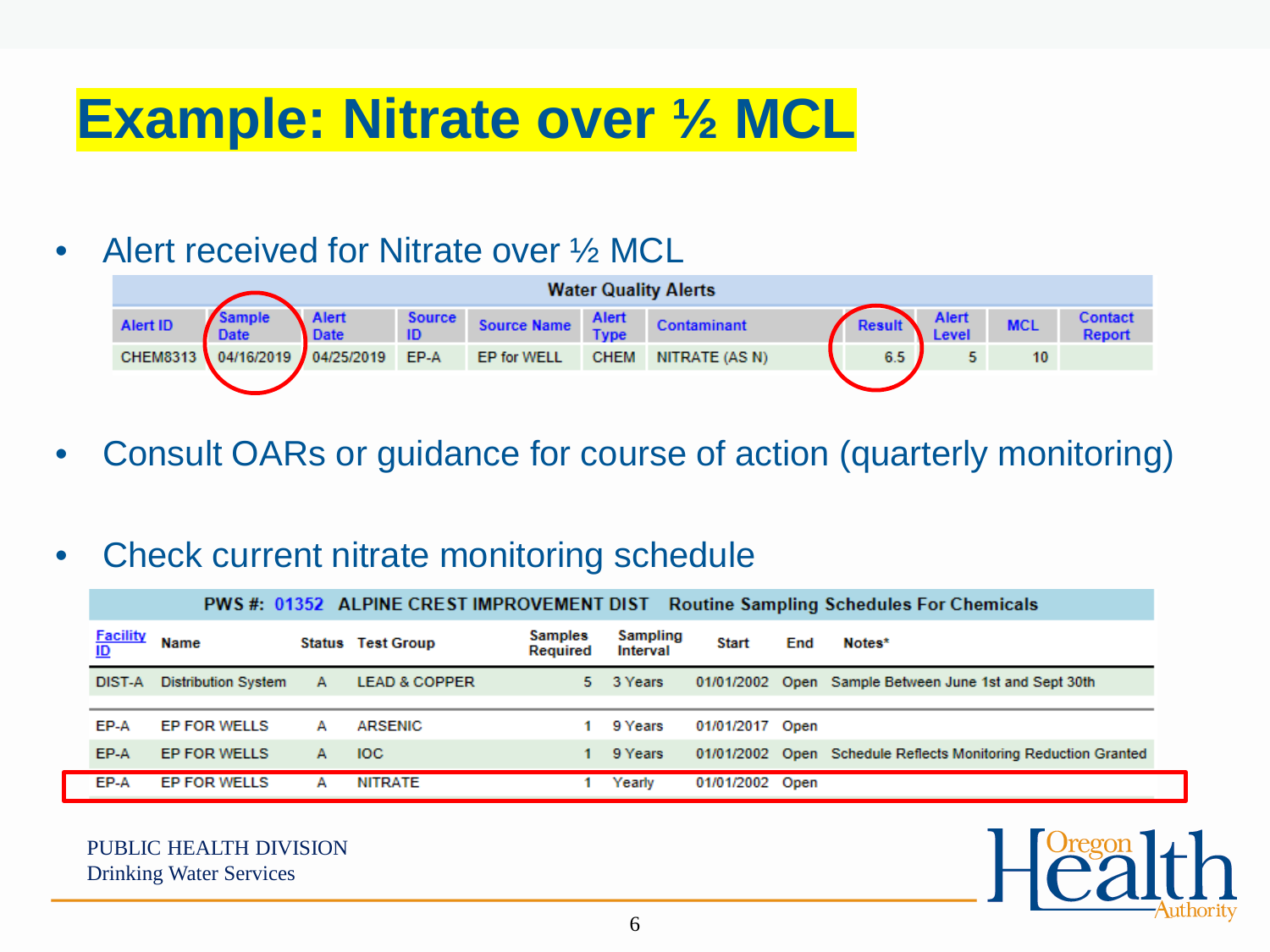### **Example: Nitrate over ½ MCL**

• Submit form to DMCE changing schedule to quarterly beginning in next quarter

Entry Point ID (In SDWIS Entry Pt ID "A" will appear as Facility ID "EP-A", Entry Pt ID "B" will appear as "EP-B" etc.)

|                                                  | New Schedule                                                             | <b>Schedule Reduction</b>                                                                                                                                                  |   |   |                                                                    |           | $\boxtimes$ Schedule Increase |   |   |          |  |
|--------------------------------------------------|--------------------------------------------------------------------------|----------------------------------------------------------------------------------------------------------------------------------------------------------------------------|---|---|--------------------------------------------------------------------|-----------|-------------------------------|---|---|----------|--|
| Sample Point ID                                  | Code/Chemical/Analyte                                                    |                                                                                                                                                                            |   |   |                                                                    | Frequency |                               |   |   |          |  |
| (Entry Pt ID or<br>SRC.<br>Sampling<br>Point ID) | See reverse for complete<br>list of chemical groups and<br>analyte codes | Every<br>Once Every<br>3 Years<br>Once Every<br>6 Years<br>Twice<br>ery 3 yrs<br>Quarterly<br>Years<br>Monthly<br>Yearly<br>Begin Date<br>Once<br>yery<br>Önce<br>o,<br>ũТ |   |   | End Date<br>(Leave blank unless<br>closing a previous<br>schedule) |           |                               |   |   |          |  |
| $EP-A$                                           | Nitrate                                                                  | Ω                                                                                                                                                                          | □ | ⊠ | □                                                                  | □         | □                             | Ω | Ω | 7/1/2019 |  |
|                                                  |                                                                          | Ω                                                                                                                                                                          | □ | Ω | □                                                                  | □         | □                             | Ω | Ω |          |  |
|                                                  |                                                                          | □                                                                                                                                                                          | □ | Ω | □                                                                  | □         | □                             | Ω | Ω |          |  |
|                                                  |                                                                          | Ω                                                                                                                                                                          |   | П |                                                                    | □         | □                             | Ω | Ω |          |  |
|                                                  | Attach additional page(s) as necessary                                   |                                                                                                                                                                            |   |   |                                                                    |           |                               |   |   |          |  |

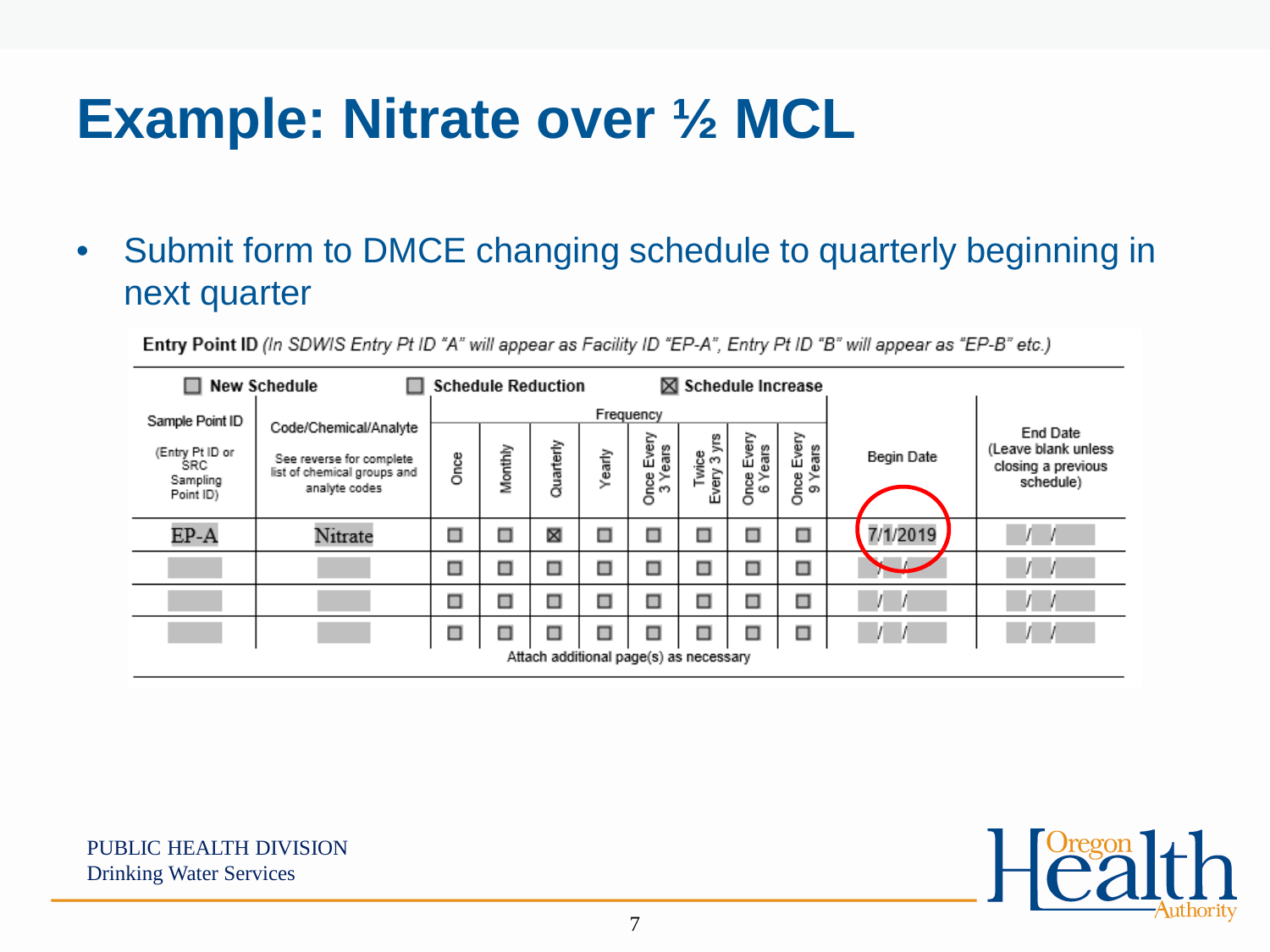#### **Example: Nitrate over ½ MCL**

• *Check to see if already done quarterly! Notes in monitoring schedules will say "R&C below MCL on such-and-such date". If so, do Contact Report to that effect and leave them on annual.*

|                              |                            |   |                             | PWS#: 93753 EVERGREEN ELEMENTARY |                      |                 |     | <b>Routine Sampling Schedules For Chemicals</b>                                                   |
|------------------------------|----------------------------|---|-----------------------------|----------------------------------|----------------------|-----------------|-----|---------------------------------------------------------------------------------------------------|
| <b>Facility</b><br><u>ID</u> | Name                       |   | <b>Status Test Group</b>    | Samples<br>Required              | Sampling<br>Interval | <b>Start</b>    | End | Notes*                                                                                            |
|                              | DIST-A Distribution System | A | <b>LEAD &amp; COPPER</b>    |                                  | 5 3 Years            |                 |     | 01/01/2002 Open Sample Between June 1st and Sept 30th                                             |
| EP-A                         | <b>EP for WELL</b>         | А | <b>ARSENIC</b>              |                                  | 3 Years              | 01/01/2002 Open |     |                                                                                                   |
| EP-A                         | <b>EP for WELL</b>         | A | <b>DIQUAT</b>               |                                  | 1 3 Years            | 01/02/2011 Open |     |                                                                                                   |
| EP-A                         | <b>EP for WELL</b>         | A | IOC                         |                                  | 9 Years              |                 |     | 01/01/2002 Open Schedule Reflects Monitoring Reduction Granted                                    |
| EP-A                         | <b>EP for WELL</b>         | A | <b>NITRATE</b>              |                                  | Yearly               |                 |     | 01/01/2002 Open R&C below MCL for NO3 as of 05/01/2002 - Sample in the 3rd Quarter                |
| EP-A                         | <b>EP for WELL</b>         | А | <b>NITRITE</b>              |                                  | 9 Years              |                 |     | 01/01/2002 Open Schedule Reflects Monitoring Reduction Granted                                    |
| EP-A                         | <b>EP for WELL</b>         | A | <b>SIMAZINE</b>             |                                  | 1 3 Years            | 01/02/2011 Open |     |                                                                                                   |
| EP-A                         | <b>EP for WELL</b>         | A | <b>SOC MINUS SOCR CHEMS</b> |                                  | 1 9 Years            |                 |     | 01/01/2011 Open Schedule is for all requiated SOC except 2,4-D, Glyphosate, and Benzo (A) Pyrene. |
| EP-A                         | <b>EP for WELL</b>         | A | <b>SOCR</b>                 |                                  | 1 3 Years            |                 |     | 01/01/2011 Open 2,4-D, Glyphosate, and Benzo (A) Pyrene Only.                                     |
| EP-A                         | <b>EP for WELL</b>         | А | <b>VOLATILE ORGANICS</b>    |                                  | 3 Years              | 01/01/2002 Open |     |                                                                                                   |

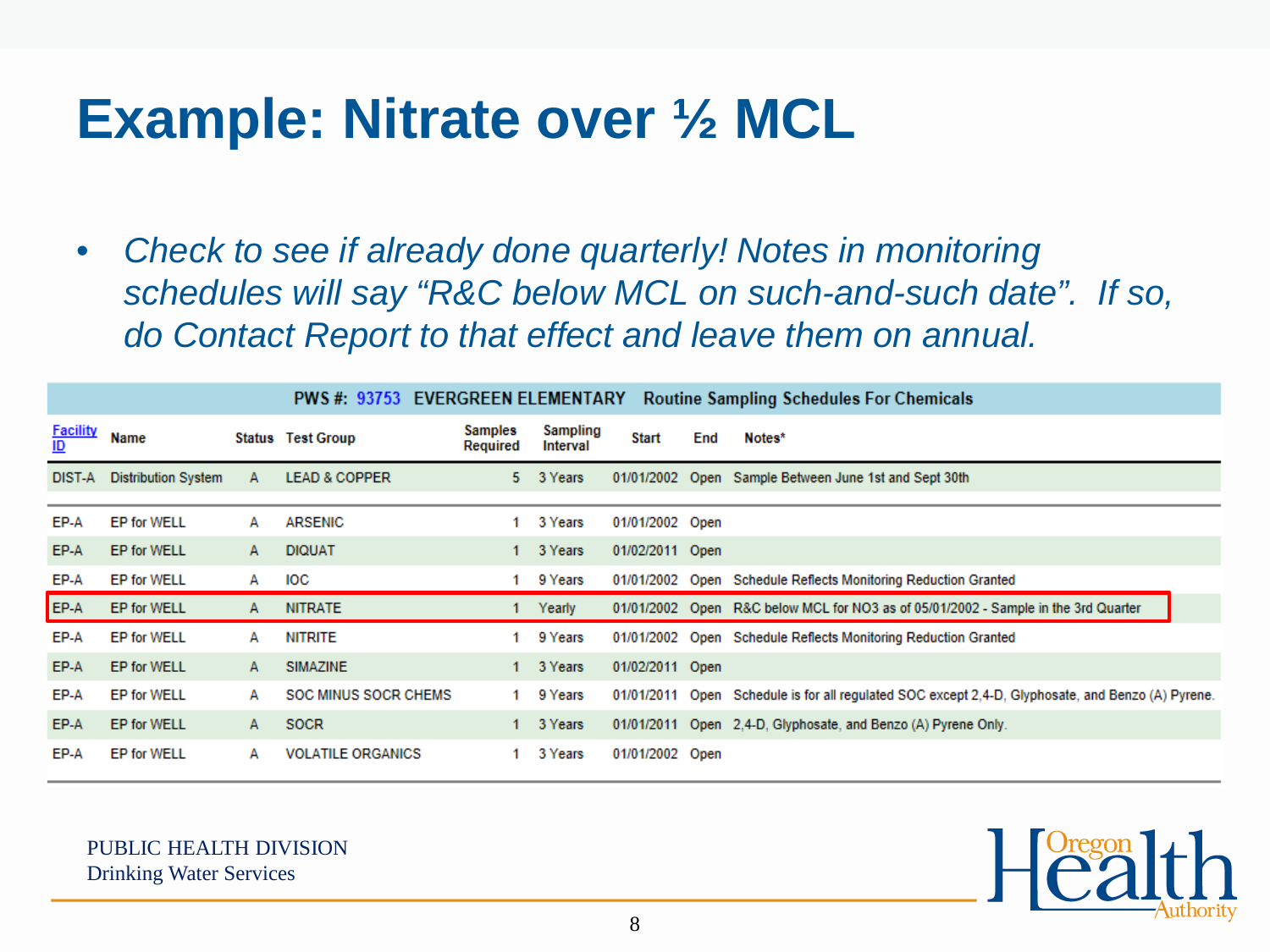# **Changing monitoring schedules during a water system survey (WSS)**

- Review current monitoring schedules in Data Online for possible reductions prior to the survey
- Enter the revised schedule on the "Water Quality Monitoring" page of the survey form
- Discuss with the operator during the survey and make sure they understand when next samples due
- Mention any schedule changes in the comments section of the survey cover letter



 $PWSID: 41$ ##### Survey Date: mm/dd/yy

Page 15 of 16

|       |                                                                                                                                                                                                                                                                                                                                        |     | $\cdots$                      |                       |
|-------|----------------------------------------------------------------------------------------------------------------------------------------------------------------------------------------------------------------------------------------------------------------------------------------------------------------------------------------|-----|-------------------------------|-----------------------|
|       | Contaminant                                                                                                                                                                                                                                                                                                                            | N/A | <b>Number &amp; Frequency</b> | <b>Next Tests Due</b> |
|       | <b>Entry Point Sampling:</b>                                                                                                                                                                                                                                                                                                           |     |                               |                       |
|       |                                                                                                                                                                                                                                                                                                                                        |     |                               |                       |
|       | Inorganic Chemicals (Including Nitrite)  (sw)                                                                                                                                                                                                                                                                                          |     |                               |                       |
|       | Inorganic Chemicals (Including Nitrite)  (gw)                                                                                                                                                                                                                                                                                          |     |                               |                       |
|       |                                                                                                                                                                                                                                                                                                                                        |     |                               |                       |
|       | Radionuclides (Community Water Systems Only):                                                                                                                                                                                                                                                                                          |     |                               |                       |
| PUB.  |                                                                                                                                                                                                                                                                                                                                        |     |                               |                       |
| Drinl |                                                                                                                                                                                                                                                                                                                                        |     |                               |                       |
|       |                                                                                                                                                                                                                                                                                                                                        |     |                               |                       |
|       |                                                                                                                                                                                                                                                                                                                                        |     |                               |                       |
|       |                                                                                                                                                                                                                                                                                                                                        |     |                               |                       |
|       | $VOCs$ (aw) $\ldots$ $\ldots$ $\ldots$ $\ldots$ $\ldots$ $\ldots$ $\ldots$ $\ldots$ $\ldots$ $\ldots$ $\ldots$ $\ldots$ $\ldots$ $\ldots$ $\ldots$ $\ldots$ $\ldots$ $\ldots$ $\ldots$ $\ldots$ $\ldots$ $\ldots$ $\ldots$ $\ldots$ $\ldots$ $\ldots$ $\ldots$ $\ldots$ $\ldots$ $\ldots$ $\ldots$ $\ldots$ $\ldots$ $\ldots$ $\ldots$ |     |                               |                       |

#### **Water Quality Monitoring**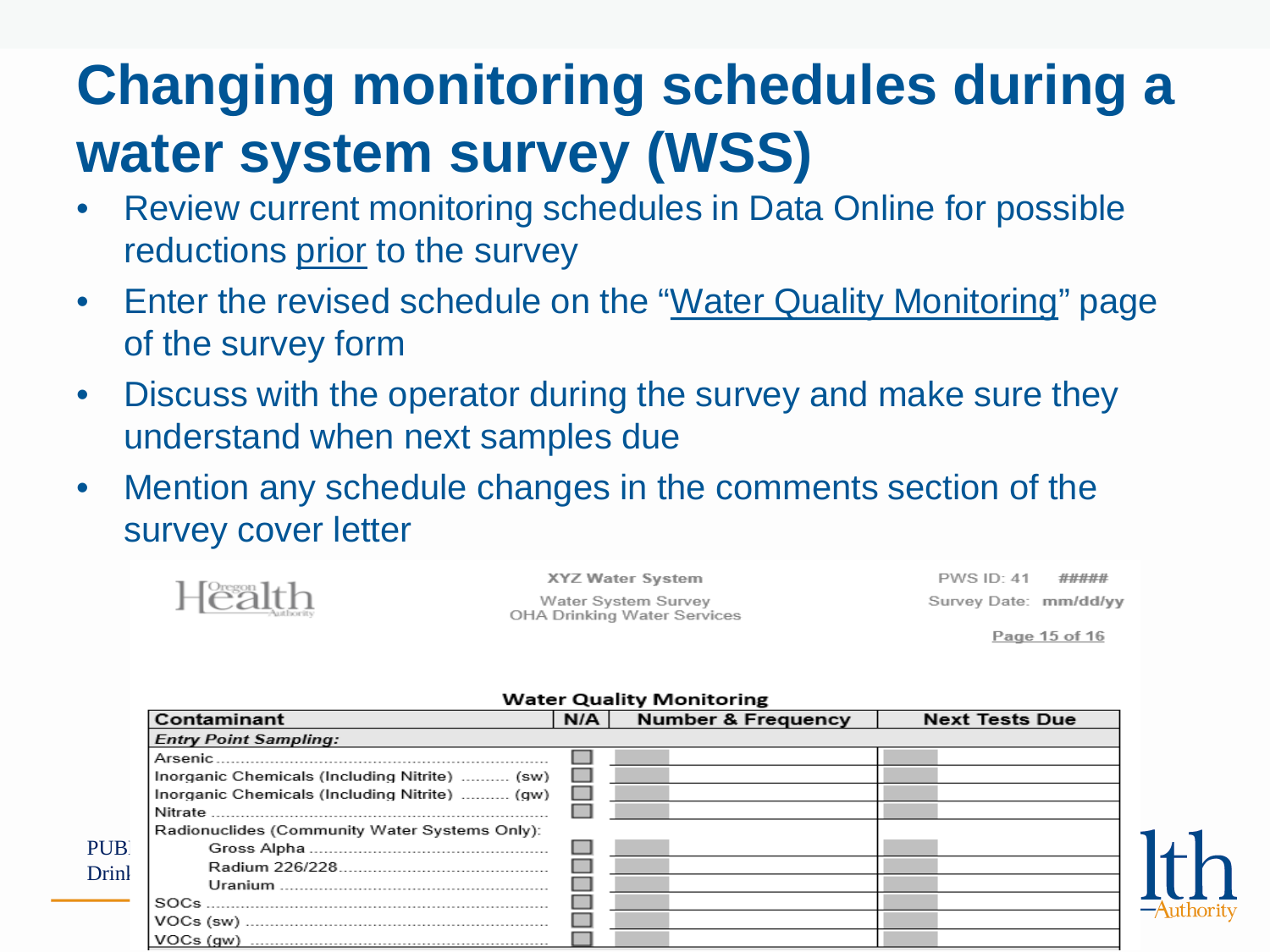# **Changing monitoring schedules during a water system survey (WSS)**

• For DBPs (TTHM & HAA5) refer to the OARs or the Stage 2 DBP rule page / Routine, Reduced, and Increased Monitoring

|                                                                    |                     |                  |                                                                                                                       | <b>Distribution System Monitoring Locations</b>  |                                                  |  |  |
|--------------------------------------------------------------------|---------------------|------------------|-----------------------------------------------------------------------------------------------------------------------|--------------------------------------------------|--------------------------------------------------|--|--|
|                                                                    |                     |                  | Source Water Type Population Size Category Reduced Monitoring Frequency Reduced Number of Samples or Dual Sample Sets | <b>Highest</b><br><b>TTHM LRAAS</b><br>Locations | <b>Highest</b><br><b>HAA5 LRAAs</b><br>Locations |  |  |
|                                                                    | < 500               |                  | Monitoring may not be reduced                                                                                         |                                                  |                                                  |  |  |
| <b>Surface Water</b>                                               | 500-3,300           | per year         | 1 TTHM and 1 HAA5<br>sample                                                                                           | See * or ** below                                |                                                  |  |  |
|                                                                    | 3,301-9,9999        | per year         | 2 dual sample sets                                                                                                    |                                                  | See * below                                      |  |  |
| or<br><b>Ground Water Under</b><br>the Direct Influence<br>(GWUDI) | 10,000-49,999       | per quarter      | 2 dual sample sets                                                                                                    |                                                  |                                                  |  |  |
|                                                                    | 50,000-249,999      | per quarter      | 4 dual sample sets                                                                                                    | 2                                                | 2                                                |  |  |
|                                                                    | 250,000-999,999     | per quarter      | 6 dual sample sets                                                                                                    | 3                                                | 3                                                |  |  |
|                                                                    | 1.000.000-4.999.999 | per quarter      | 8 dual sample sets                                                                                                    | 4                                                | 4                                                |  |  |
|                                                                    | $=5,000,000$        | per quarter      | 10 dual sample sets                                                                                                   | 5                                                | 5                                                |  |  |
|                                                                    | $500$               | every third year | 1 TTHM and 1 HAA5<br>sample                                                                                           | See * or ** below                                |                                                  |  |  |
|                                                                    | 500-9,999           | per year         | 1 TTHM and 1 HAA5<br>sample                                                                                           | See * or ** below                                |                                                  |  |  |
| <b>Ground Water</b>                                                | 10,000-99,999       | per year         | 2 dual sample sets                                                                                                    | See * below                                      |                                                  |  |  |
|                                                                    | 100,000-499,999     | per quarter      | 2 dual sample sets                                                                                                    |                                                  |                                                  |  |  |
|                                                                    | $=500,000$          | per quarter      | 4 dual sample sets                                                                                                    | 2                                                | 2                                                |  |  |

**Table 3. Stage 2 Reduced Monitoring Requirements** 

\* One at the location and during the quarter with the highest TTHM single measurement, one at the location and during the quarter with the highest HAA5 single measurement.

\*\* One dual sample per year if the highest TTHM and HAA5 measurements occurred at the same location and quarter.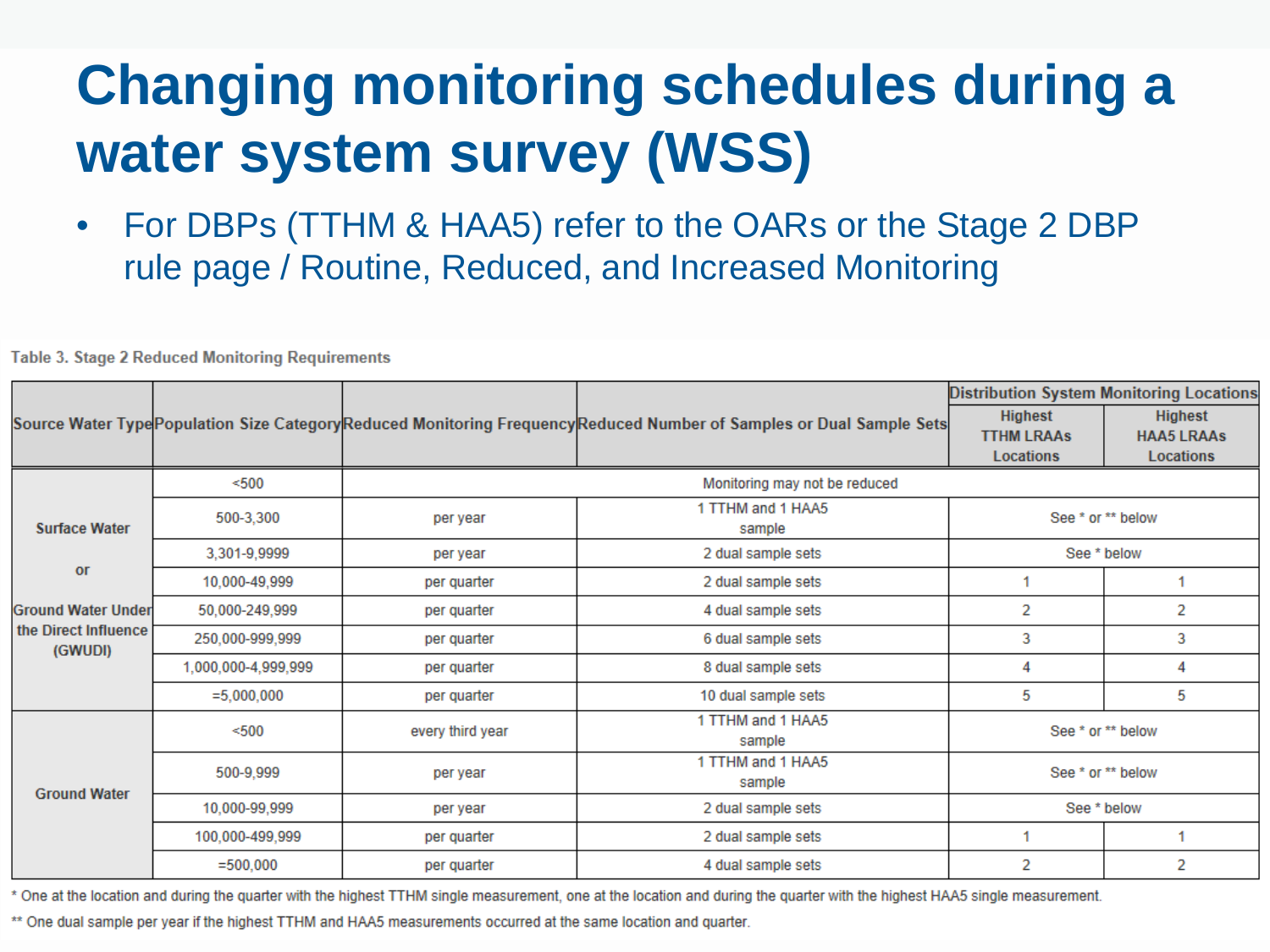| OR41 06090                   | <b>MCCUDDYS</b>                                   |                |                                                    | <b>Classification: COMMUNITY</b>                |                                |  |  |  |  |
|------------------------------|---------------------------------------------------|----------------|----------------------------------------------------|-------------------------------------------------|--------------------------------|--|--|--|--|
| Contact:                     | <b>MARK MCCUDDY</b>                               |                | Phone: 503-543-7770                                |                                                 |                                |  |  |  |  |
|                              | 250 NE TOMAHAWK ISLAND RD                         |                | County: COLUMBIA                                   |                                                 |                                |  |  |  |  |
|                              | PORTLAND, OR 97217                                |                |                                                    | Activity Status: ACTIVE Oct 30, 2001 -- History |                                |  |  |  |  |
| Population: 70               |                                                   |                | <b>Number of Connections: 1</b>                    |                                                 |                                |  |  |  |  |
|                              | <b>Operating Period: January 1 to December 31</b> |                |                                                    | <b>Regulating Agency: COLUMBIA COUNTY</b>       |                                |  |  |  |  |
| <b>Certified Operator(s)</b> |                                                   |                | <b>Owner Type: PRIVATE</b>                         |                                                 |                                |  |  |  |  |
|                              | Required: Y                                       |                | <b>Licensed By: N/A</b>                            |                                                 |                                |  |  |  |  |
|                              | Distribution class: S                             |                | <b>Approved Drinking Water Protection Plan: No</b> |                                                 |                                |  |  |  |  |
|                              | Treatment class: None                             |                | Source Water Assessment: No                        |                                                 |                                |  |  |  |  |
|                              | <b>Filtration Endorsement Required: No</b>        |                | Last Survey Date: Dec 01, 2017                     |                                                 |                                |  |  |  |  |
|                              |                                                   | <b>Sources</b> |                                                    |                                                 |                                |  |  |  |  |
| <b>Facility ID</b>           | <b>Facility Name - Well Logs</b>                  |                | <b>Activity Status</b>                             | <b>Availability</b>                             | <b>Source Type</b>             |  |  |  |  |
| EP-A                         | <b>EP FOR WELL</b>                                | A              |                                                    |                                                 | GW                             |  |  |  |  |
| SRC-AA                       | <b>WELL - L39269</b>                              | А              |                                                    | Permanent                                       | <b>GW</b>                      |  |  |  |  |
|                              |                                                   |                |                                                    |                                                 | <b>Find Purchasers/Sellers</b> |  |  |  |  |

|                 | Treatment            |                                |                              |                    |  |  |  |  |  |  |
|-----------------|----------------------|--------------------------------|------------------------------|--------------------|--|--|--|--|--|--|
| <b>State ID</b> | <b>Facility Name</b> | Treatment Process              | <b>Treatment Objective</b>   | <b>Filter Type</b> |  |  |  |  |  |  |
| WTP-A           | TP FOR WELL          | RESID, MAINT, HYPOCHLORINATION | <b>OTHER</b>                 |                    |  |  |  |  |  |  |
| WTP-A           | TP FOR WELL          | ION EXCHANGE                   | SOFTENING (HARDNESS REMOVAL) |                    |  |  |  |  |  |  |

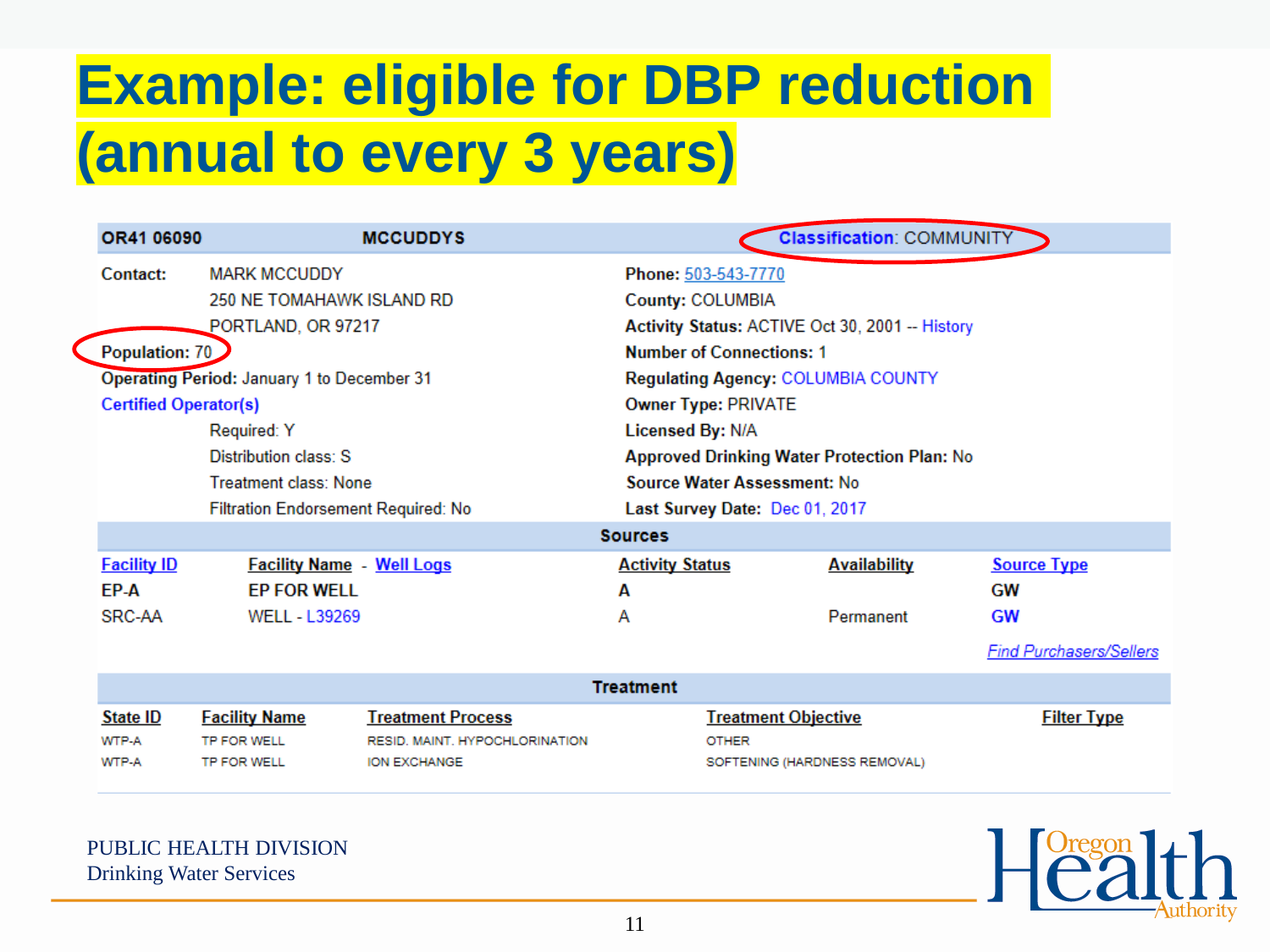|                              |                            |   | PWS#: 06090 MCCUDDYS        |                     |                      |                 |     | <b>Routine Sampling Schedules For Chemicals</b>                 |
|------------------------------|----------------------------|---|-----------------------------|---------------------|----------------------|-----------------|-----|-----------------------------------------------------------------|
| <b>Facility</b><br><u>ID</u> | <b>Name</b>                |   | <b>Status Test Group</b>    | Samples<br>Required | Sampling<br>Interval | <b>Start</b>    | End | Notes*                                                          |
| DIST-A                       | <b>DISTRIBUTION SYSTEM</b> | A | <b>LEAD &amp; COPPER</b>    |                     | 5 6 Months           | 01/01/2011 Open |     |                                                                 |
| DIST-A                       | <b>DISTRIBUTION SYSTEM</b> | А | STAGE 2 DBP                 | 1.                  | Yearly               |                 |     | 01/01/2018 Open Sample in September                             |
| EP-A                         | EP FOR WELL                | А | <b>ARSENIC</b>              | 1.                  | 3 Years              | 01/01/2011 Open |     |                                                                 |
| EP-A                         | <b>EP FOR WELL</b>         | А | IOC                         | 1                   | 3 Years              | 01/01/2011 Open |     |                                                                 |
| EP-A                         | EP FOR WELL                | A | <b>NITRATE</b>              | 1                   | Yearly               | 01/01/2002 Open |     |                                                                 |
| EP-A                         | <b>EP FOR WELL</b>         | А | <b>NITRITE</b>              |                     | 3 Years              | 01/01/2011 Open |     |                                                                 |
| EP-A                         | <b>EP FOR WELL</b>         | A | <b>RAD - GROSS ALPHA</b>    | 1.                  | 9 Years              |                 |     | 01/01/2014 Open Schedule Reflects Monitoring Reduction Granted. |
| EP-A                         | <b>EP FOR WELL</b>         | А | <b>RAD - RADIUM 226/228</b> | 1.                  | 9 Years              |                 |     | 01/01/2023 Open Schedule Reflects Monitoring Reduction Granted. |
| EP-A                         | EP FOR WELL                | А | <b>RAD - URANIUM</b>        | 1.                  | 9 Years              |                 |     | 01/01/2014 Open Schedule Reflects Monitoring Reduction Granted. |
| EP-A                         | <b>EP FOR WELL</b>         | А | <b>SOC</b>                  | 1                   | 3 Years              | 01/01/2014 Open |     |                                                                 |
| EP-A                         | EP FOR WELL                | A | <b>VOLATILE ORGANICS</b>    |                     | 3 Years              | 01/01/2014 Open |     |                                                                 |
|                              |                            |   |                             |                     |                      |                 |     |                                                                 |

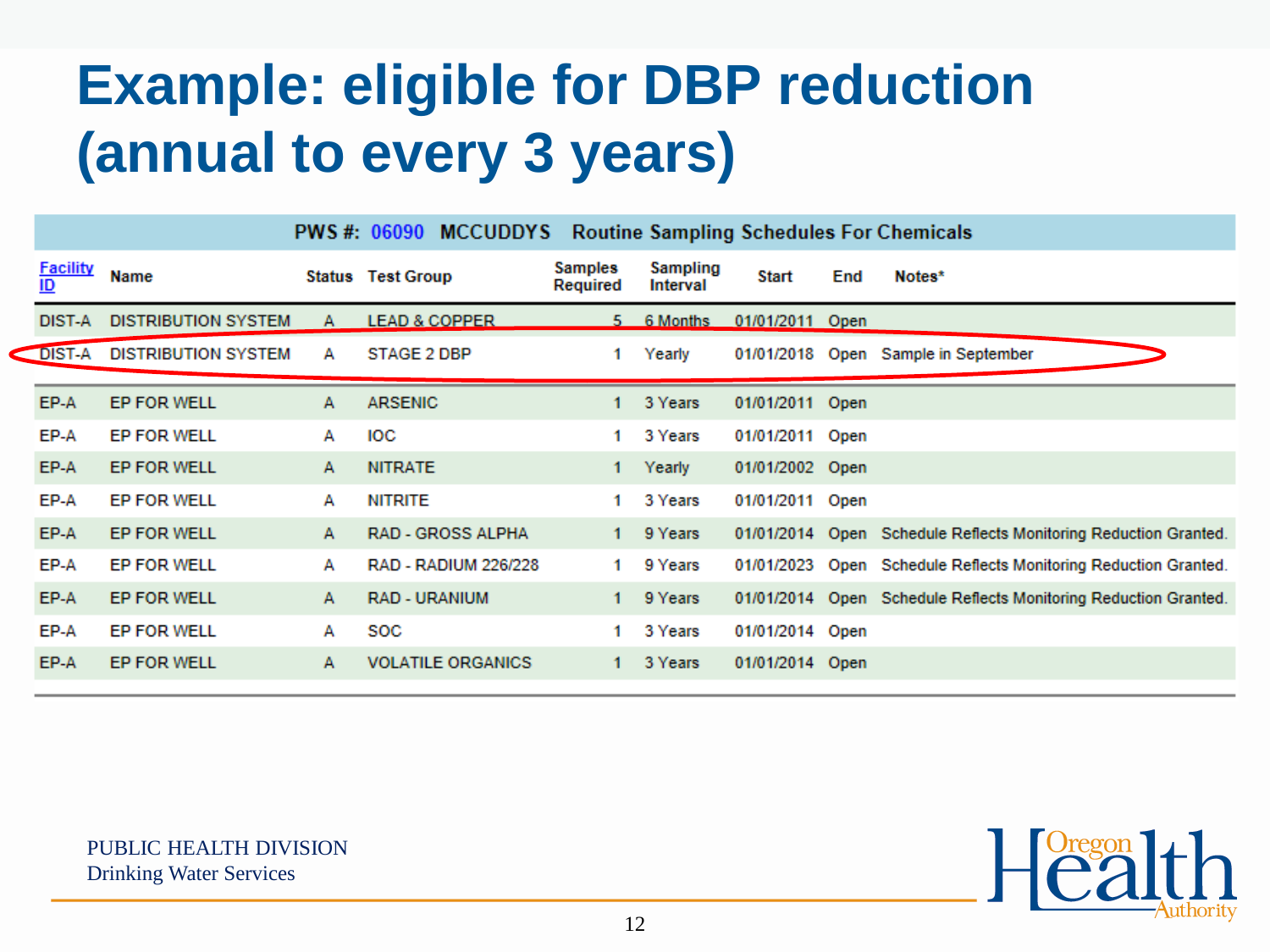#### PWS ID: 06090 ---- MCCUDDYS

#### **Disinfection By-Product (DBP) Monitoring Samples**



#### **Table 3. Stage 2 Reduced Monitoring Requirements**

|                                 |                     |                  |                                                                                                                       | <b>Distribution System Monitoring Locations</b>  |                                                  |  |  |
|---------------------------------|---------------------|------------------|-----------------------------------------------------------------------------------------------------------------------|--------------------------------------------------|--------------------------------------------------|--|--|
|                                 |                     |                  | Source Water Type Population Size Category Reduced Monitoring Frequency Reduced Number of Samples or Dual Sample Sets | <b>Highest</b><br><b>TTHM LRAAS</b><br>Locations | <b>Highest</b><br><b>HAA5 LRAAs</b><br>Locations |  |  |
|                                 | $500$               |                  | Monitoring may not be reduced                                                                                         |                                                  |                                                  |  |  |
| <b>Surface Water</b>            | 500-3,300           | per year         | 1 TTHM and 1 HAA5<br>sample                                                                                           | See * or ** below                                |                                                  |  |  |
|                                 | 3,301-9,9999        | per year         | 2 dual sample sets                                                                                                    | See * below                                      |                                                  |  |  |
| or                              | 10,000-49,999       | per quarter      | 2 dual sample sets                                                                                                    |                                                  |                                                  |  |  |
| <b>Ground Water Under</b>       | 50,000-249,999      | per quarter      | 4 dual sample sets                                                                                                    | 2                                                | 2                                                |  |  |
| the Direct Influence<br>(GWUDI) | 250,000-999,999     | per quarter      | 6 dual sample sets                                                                                                    | 3                                                | 3                                                |  |  |
|                                 | 1,000,000-4,999,999 | per quarter      | 8 dual sample sets                                                                                                    | 4                                                | 4                                                |  |  |
|                                 | $=5,000,000$        | per quarter      | 10 dual sample sets                                                                                                   | 5                                                | 5                                                |  |  |
|                                 | $500$               | every third year | <b>TTHM and 1 HAA5</b><br>sample                                                                                      | See * or ** below                                |                                                  |  |  |
| <b>Ground Water</b>             | 500-9,999           | per year         | <b>THEIR CITY OF LITTLE IN</b><br>sample                                                                              | See * or ** below                                |                                                  |  |  |
|                                 | 10,000-99,999       | per year         | 2 dual sample sets                                                                                                    | See * below                                      |                                                  |  |  |
|                                 | 100,000-499,999     | per quarter      | 2 dual sample sets                                                                                                    |                                                  |                                                  |  |  |
|                                 | $=500,000$          | per quarter      | 4 dual sample sets                                                                                                    | $\overline{2}$                                   | 2                                                |  |  |

\* One at the location and during the quarter with the highest TTHM single measurement, one at the location and during the quarter with the highest HAA5 single measurement.<br>\*\* One dual sample per year if the highest TTHM an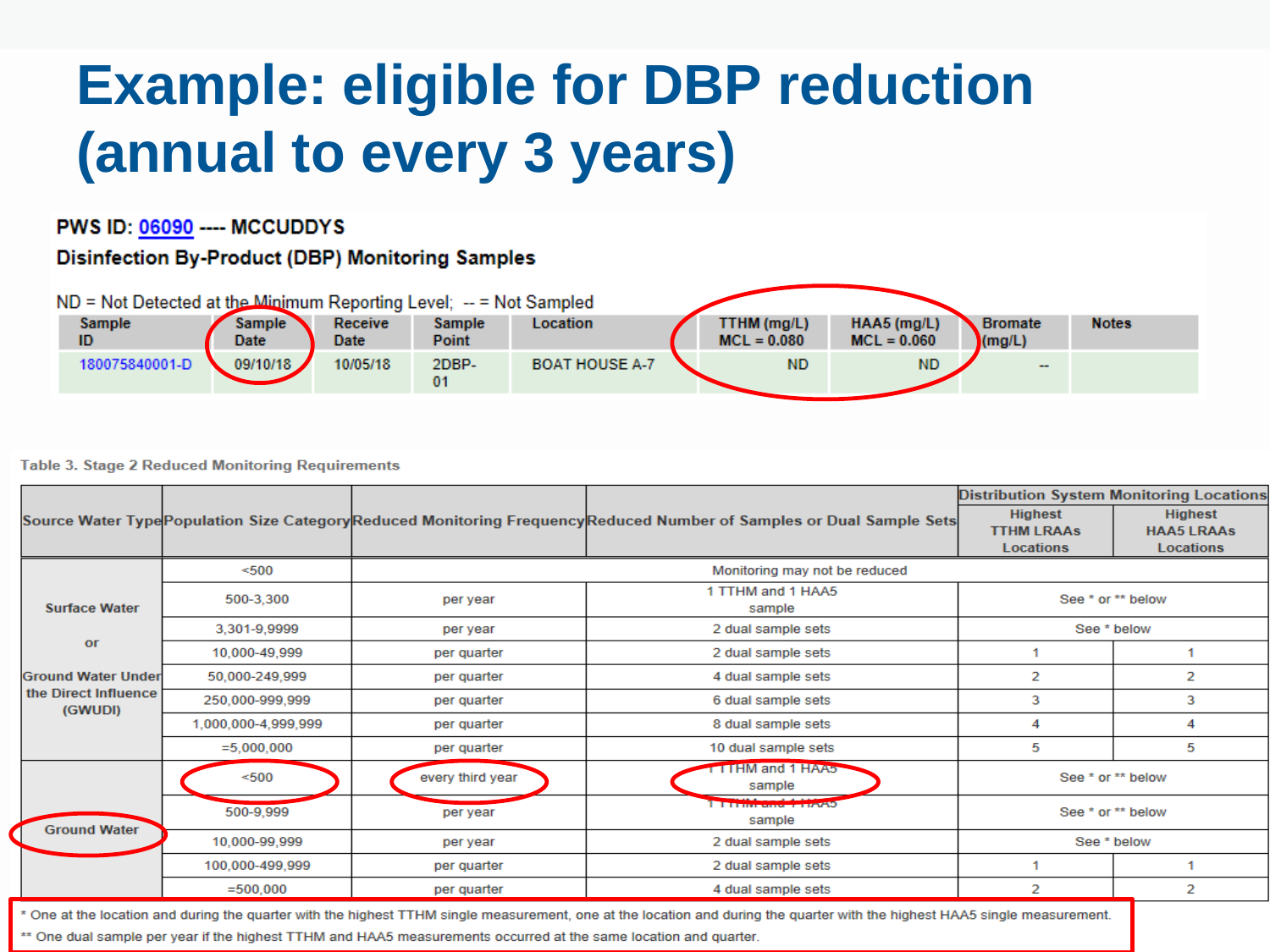Distribution Sampling Point ID (In SDWIS Distrib. Sampling Point "A" will be identified as: Facility ID "DIST-A") (DBP Sample Points must include peak month that sampling is required in and sample location

|                                                              | <b>New Schedule</b>                                                       | $\times$                                                                                                                                                                                                                                                                                                                | <b>Schedule Reduction</b> |         | <b>Schedule Increase</b>                             |                                   |                                                   |                                                                  |                          |                             |               |             |
|--------------------------------------------------------------|---------------------------------------------------------------------------|-------------------------------------------------------------------------------------------------------------------------------------------------------------------------------------------------------------------------------------------------------------------------------------------------------------------------|---------------------------|---------|------------------------------------------------------|-----------------------------------|---------------------------------------------------|------------------------------------------------------------------|--------------------------|-----------------------------|---------------|-------------|
| DBP2<br>TTHM<br>HAA5<br>IDSE<br>R<br>L C<br>ASBD<br>T C<br>R | DIST-A or<br>IDSE-01<br>2DBP-01, etc.                                     | Sample Site ID or<br><b>Street Address</b><br>(Enter for DBPs only.)<br>This address will be<br>used to tie sample<br>results to the site)                                                                                                                                                                              | # Samples<br>Required     | Monthly | Quarterly<br>For DBP<br>Indicate Peak<br>Month Below | Annual<br>Semi.                   | Yearly<br>For DBP<br>Indicate Peak<br>Month Below | Once Every<br>3 Years<br>For DBP<br>Indicate Peak<br>Month Below | Every<br>6 Years<br>Once | Every<br>Years<br>Once<br>တ | Begin<br>Date | End<br>Date |
| DBP2                                                         | 2DBP-01                                                                   | Boat House A-7                                                                                                                                                                                                                                                                                                          |                           | □       |                                                      | □                                 |                                                   | ⊠ Sept                                                           | □                        | □                           | 1/1/20        |             |
|                                                              |                                                                           |                                                                                                                                                                                                                                                                                                                         |                           | □       |                                                      | □                                 | п                                                 | п                                                                | □                        | □                           |               |             |
|                                                              |                                                                           |                                                                                                                                                                                                                                                                                                                         |                           |         |                                                      | □                                 |                                                   |                                                                  | □                        | □                           |               |             |
|                                                              |                                                                           |                                                                                                                                                                                                                                                                                                                         |                           |         |                                                      |                                   | Attach additional page(s) as necessary            |                                                                  |                          |                             |               |             |
|                                                              |                                                                           | Filtered and Raw Water TOC and Alkalinity Schedules for Water Treatment Plants ("WTP-A" for example)<br>2.5 log Conventional Plants (optional for 2.0 log plants for DBP reduction)<br>(TOCA schedules should be set for the Common Header [CH-] and 2920 schedules should be set for the Water Treatment Plant [WTP-]) |                           |         |                                                      |                                   |                                                   |                                                                  |                          |                             |               |             |
|                                                              | □<br>□<br><b>TOCA</b><br>Monthly $\Rightarrow$<br>Quarterly $\Rightarrow$ |                                                                                                                                                                                                                                                                                                                         |                           |         |                                                      |                                   |                                                   |                                                                  |                          |                             |               |             |
|                                                              |                                                                           | TOC. 2920                                                                                                                                                                                                                                                                                                               | Monthly $\Rightarrow$     |         |                                                      | П<br>□<br>Quarterly $\Rightarrow$ |                                                   |                                                                  |                          |                             |               |             |
|                                                              |                                                                           |                                                                                                                                                                                                                                                                                                                         |                           |         |                                                      |                                   |                                                   |                                                                  |                          |                             |               |             |

Comments: DBP monitoring reduced to every 3 years

Signature:

Date: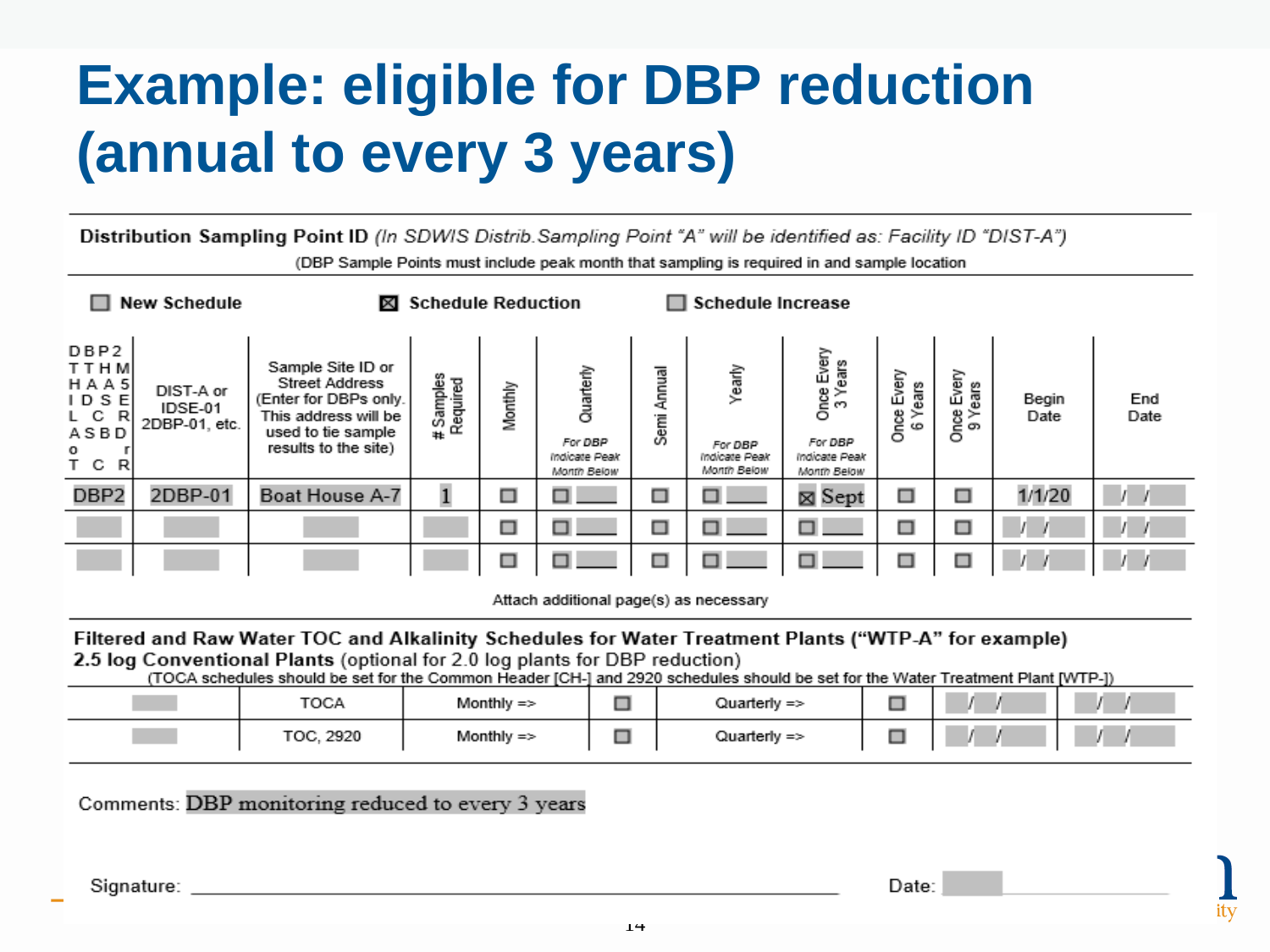#### **Standard Monitoring Framework**

Use these standard monitoring periods for: DBP, Arsenic, Nitrite, IOC, SOC, VOC and RAD schedules.

Lead and Copper (LCR) do not follow the Standard Monitoring Framework. 3-year schedules start any year on January 1st. 6-month & yearly schedules follow the schedule start dates at the bottom of the page.

| 3 Year Period            | 3 Year Period<br>3 Year Period |                          | 3 Year Period            | 3 Year Period            | 3 Year Period            | 3 Year Period  |  |  |
|--------------------------|--------------------------------|--------------------------|--------------------------|--------------------------|--------------------------|----------------|--|--|
| 2012 2013<br>2011        | 2014 2015 2016                 | 2017 2018 2017           | 2020 2021 2022           | 2023 2024 2025           | 2026 2027 2028           | 2029 2030 2031 |  |  |
|                          |                                |                          |                          |                          |                          |                |  |  |
| End of prev 6 year       |                                | 6 year monitoring period |                          | 6 year monitoring period | 6 year monitoring period |                |  |  |
|                          | 6 year monitoring period       |                          | 6 year monitoring period | 6 year monitoring period | Start of next 6 year     |                |  |  |
|                          |                                |                          |                          |                          |                          |                |  |  |
| End of prev 9 year       |                                | 9 Year Monitoring Period |                          |                          | 9 Year Monitoring Period |                |  |  |
| End of prev 9 year       |                                |                          | 9 Year Monitoring Period |                          | Start of next 9 year     |                |  |  |
| 9 Year Monitoring Period |                                |                          | 9 Year Monitoring Period | Start of next 9 year     |                          |                |  |  |

#### **Schedule Start Dates (all groups)**

Quarterly schedules start on January, April, July or October 1st of the quarter they need to start monitoring.

6-month schedules (LCR) start on January or July 1st.

Annual schedules start on January 1st of the first year they need to monitor.

Except for LCR as noted above - All 3- year monitoring periods start on January 1st of the unhighlighted years above. The start date is the beginning of the next 3-year monitoring period after they qualify for reduction.

6-year and 9-year schedules also start on January 1st coinciding with one of the 3-year periods. The start date is the start of the next 3-year monitoring period after they qualify for reduced monitoring.

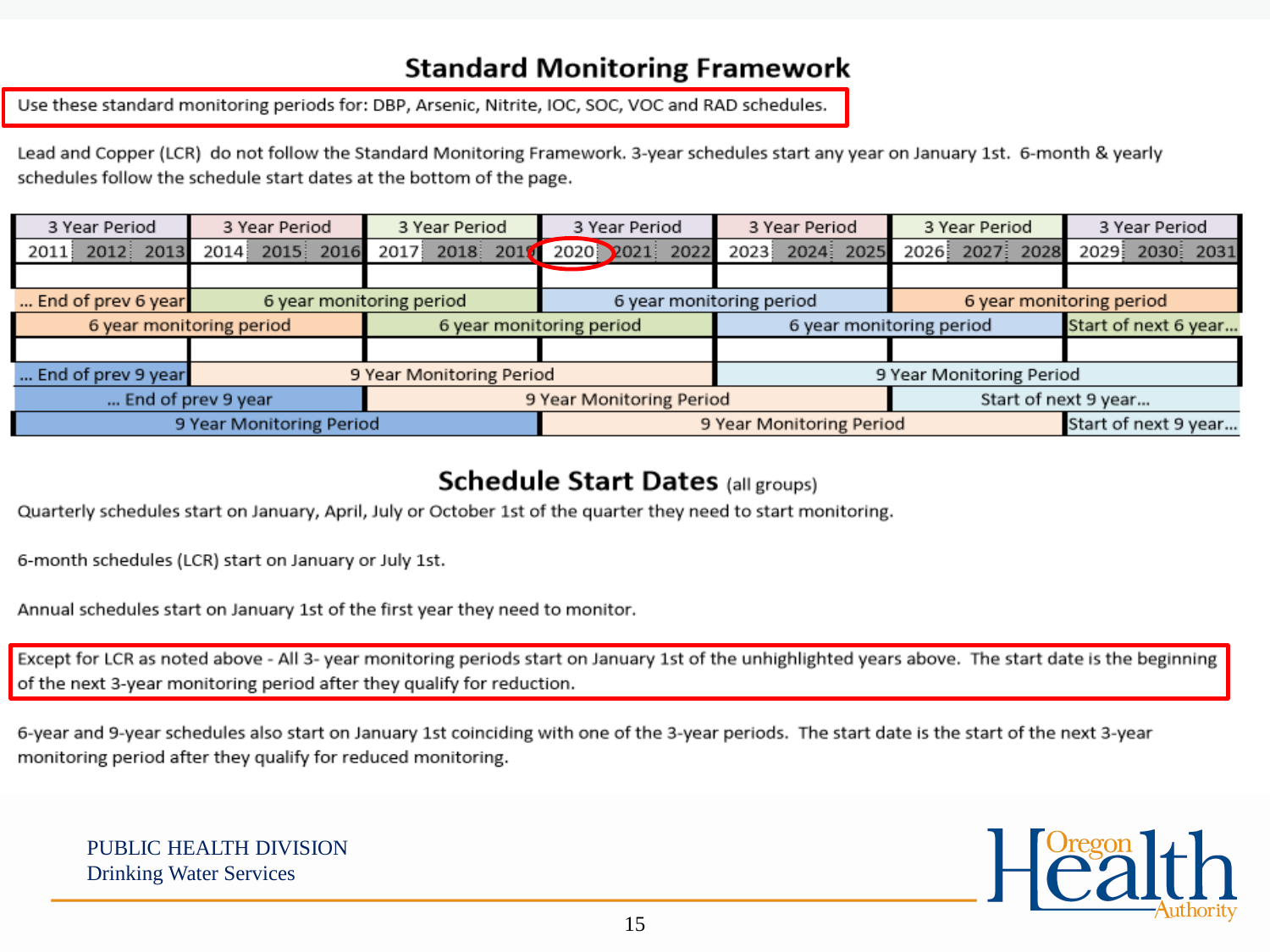# **Other monitoring schedule changes**

#### • Coliform schedules

- DWS changes automatically based on current monitoring results
- View coliform schedules on PWSs Data Online page "Sample Schedule for Coliform" tab
- Only time may need to change is non-community (TNC or NTNC) systems on monthly monitoring requesting return to quarterly (refer to procedure on Partners Page)
- IDSE schedules (TTHM & HAA5)
	- Newly chlorinating CWS need to do IDSE monitoring before a routine DBP monitoring schedule is set
	- Standard Monitoring Plan IDSE template for water systems <10,000.xls on Stage 2 DBP page (see last tab for # of samples and locations)
	- NTNC do not need to do IDSE! They go right to routine DBP monitoring
- Change in system type (Example: non-EPA becomes CWS)
	- New initial monitoring schedules (consult OARs, handout on Partners Page, or your State contact)

PUBLIC HEALTH DIVISION Drinking Water Services

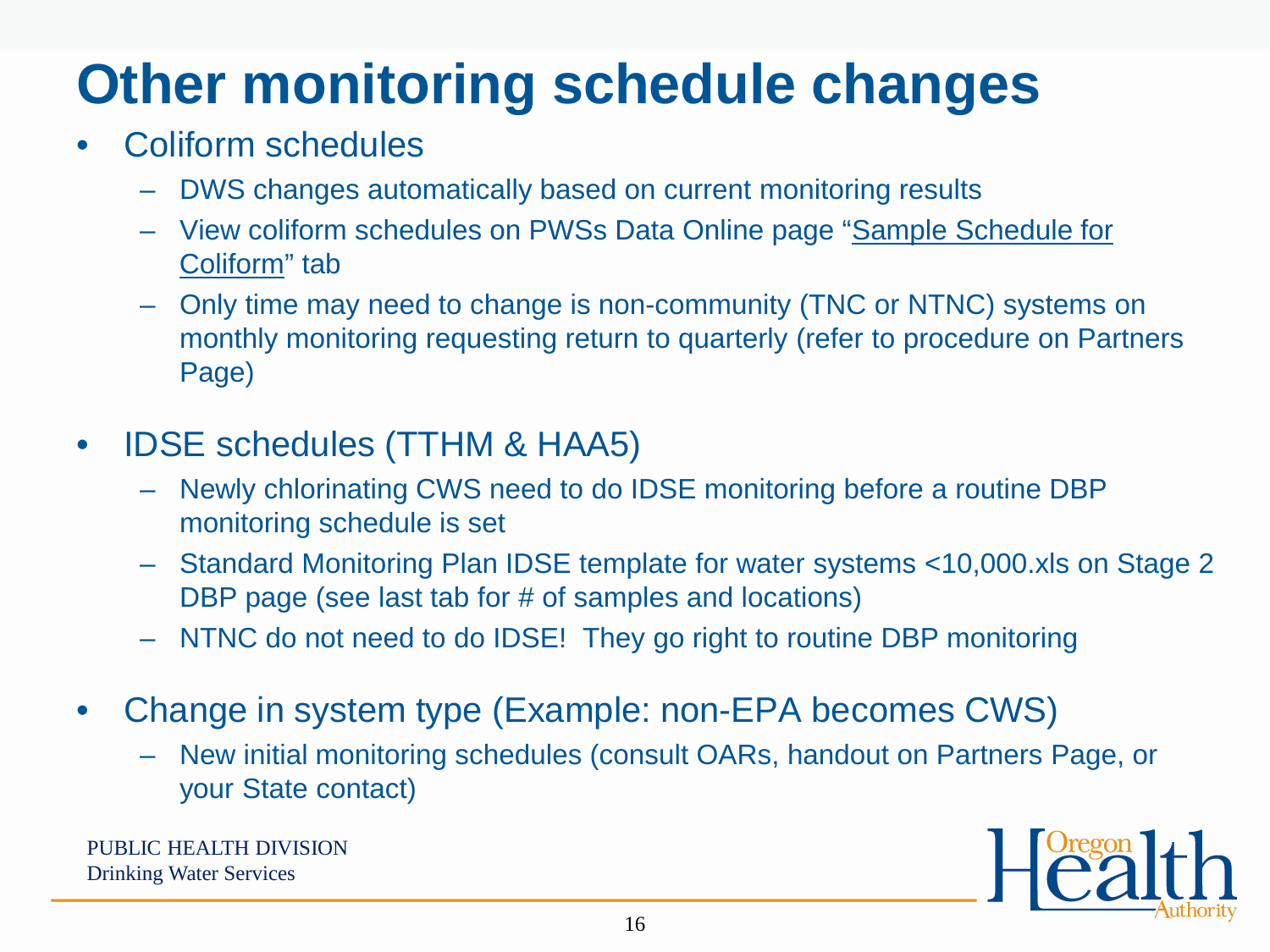#### **Example: Newly chlorinating CWS needs an IDSE schedule**

| OR41 01352                        |                                            | <b>ALPINE CREST IMPROVEMENT DIST</b> |                                             | <b>Classification: COMMUNITY</b>        |                                |  |  |  |  |  |
|-----------------------------------|--------------------------------------------|--------------------------------------|---------------------------------------------|-----------------------------------------|--------------------------------|--|--|--|--|--|
| <b>ROBERT M CLARK</b><br>Contact: |                                            |                                      | Phone: 503-588-4404                         |                                         |                                |  |  |  |  |  |
|                                   | <b>1717 TIMBERLINE LN SE</b>               |                                      | <b>County: MARION</b>                       |                                         |                                |  |  |  |  |  |
|                                   | SALEM, OR 97306                            |                                      | <b>Activity Status: ACTIVE -- History</b>   |                                         |                                |  |  |  |  |  |
| <b>Population: 91</b>             |                                            |                                      |                                             | <b>Number of Connections: 22</b>        |                                |  |  |  |  |  |
|                                   | Operating Period: January 1 to December 31 |                                      |                                             | <b>Regulating Agency: MARION COUNTY</b> |                                |  |  |  |  |  |
| <b>Certified Operator(s)</b>      |                                            |                                      | <b>Owner Type: PRIVATE</b>                  |                                         |                                |  |  |  |  |  |
|                                   | Required: Y                                |                                      | <b>Licensed By: N/A</b>                     |                                         |                                |  |  |  |  |  |
|                                   | Distribution class: S                      |                                      | Approved Drinking Water Protection Plan: No |                                         |                                |  |  |  |  |  |
|                                   | <b>Treatment class: None</b>               |                                      |                                             | <b>Source Water Assessment: Yes</b>     |                                |  |  |  |  |  |
|                                   | Filtration Endorsement Required: No        |                                      | Last Survey Date: Jul 19, 2018              |                                         |                                |  |  |  |  |  |
|                                   |                                            |                                      | <b>Sources</b>                              |                                         |                                |  |  |  |  |  |
| <b>Facility ID</b>                | <b>Facility Name - Well Logs</b>           |                                      | <b>Activity Status</b>                      | <b>Availability</b>                     | <b>Source Type</b>             |  |  |  |  |  |
| FP-A                              | <b>FP FOR WELLS</b>                        | A                                    |                                             |                                         | GW                             |  |  |  |  |  |
| SRC-AA                            | <b>WELL #1 - MARI12609</b>                 | А                                    |                                             | Permanent                               | GW                             |  |  |  |  |  |
| SRC-AB                            | WELL #2 - MARI12608                        | A                                    |                                             | Permanent                               | GW                             |  |  |  |  |  |
| SRC-AC                            | WELL #3 - MARI12582                        | А                                    |                                             | Permanent                               | GW                             |  |  |  |  |  |
|                                   |                                            |                                      |                                             |                                         | <b>Find Purchasers/Sellers</b> |  |  |  |  |  |
|                                   |                                            |                                      | <b>Treatment</b>                            |                                         |                                |  |  |  |  |  |
| State ID                          | <b>Facility Name</b>                       | <b>Treatment Process</b>             |                                             | <b>Treatment Objective</b>              | <b>Filter Type</b>             |  |  |  |  |  |
|                                   |                                            |                                      |                                             |                                         |                                |  |  |  |  |  |

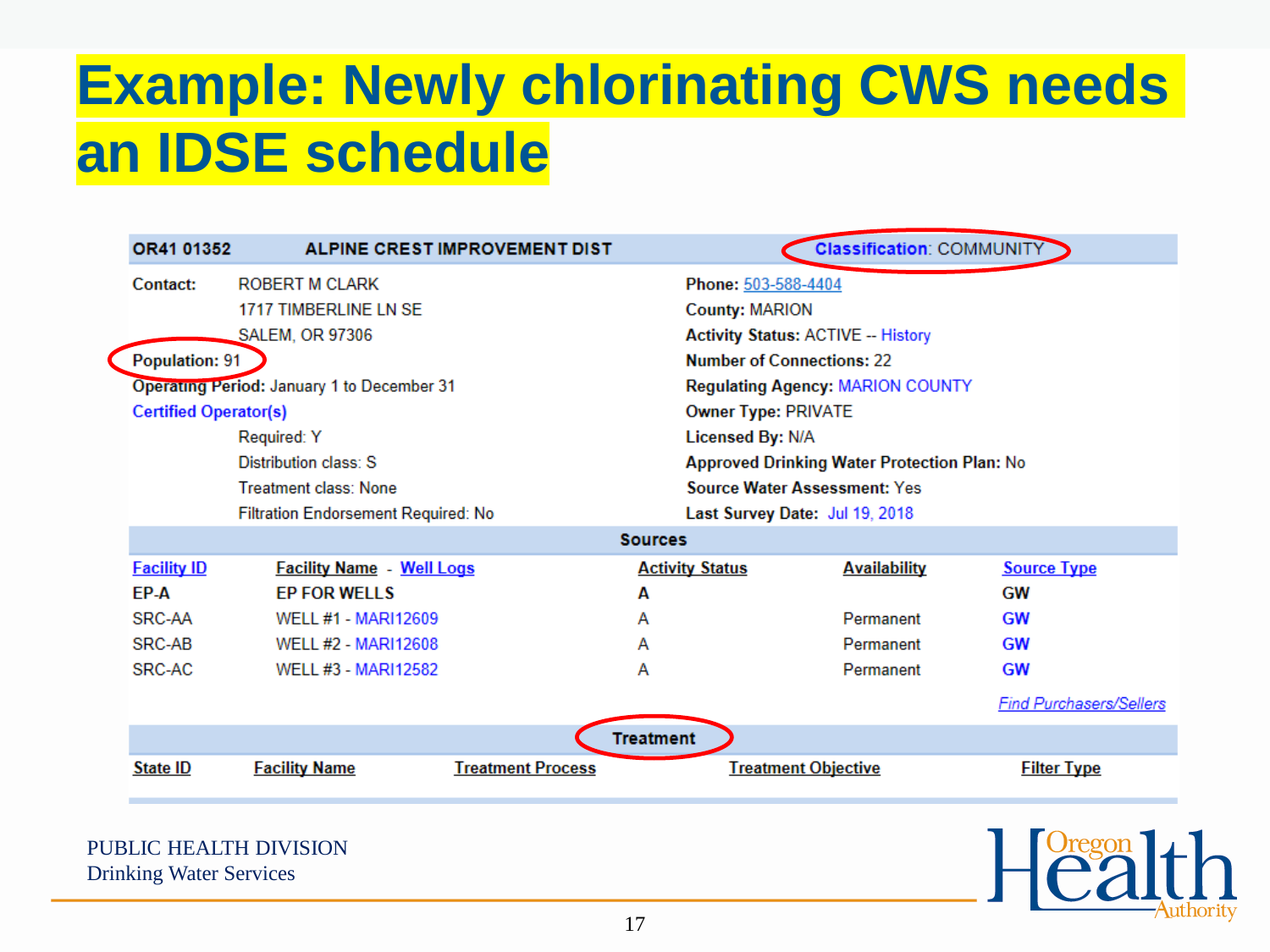### **Example: Newly chlorinating CWS needs an IDSE schedule**

| <b>IDSE Standard Monitoring Requirements</b> |  |  |  |  |  |  |  |  |
|----------------------------------------------|--|--|--|--|--|--|--|--|
|                                              |  |  |  |  |  |  |  |  |

|                                                                                                                                |                                                 |                                                                  | Distribution System Monitoring Locations <sup>2</sup> |                             |                                  |                               |                               |  |  |  |
|--------------------------------------------------------------------------------------------------------------------------------|-------------------------------------------------|------------------------------------------------------------------|-------------------------------------------------------|-----------------------------|----------------------------------|-------------------------------|-------------------------------|--|--|--|
| <b>Source</b><br><b>Water Type</b>                                                                                             | <b>Population Size</b><br>Category <sup>1</sup> | <b>Monitoring Periods</b><br>and Frequency of<br><b>Sampling</b> | <b>Total</b> per<br>monitoring<br>period              | <b>Near Entry</b><br>Points | Average<br><b>Residence Time</b> | <b>High TTHM</b><br>Locations | <b>High HAA5</b><br>Locations |  |  |  |
|                                                                                                                                | <500 consecutive systems                        | one (during peak                                                 | 2                                                     | 1                           |                                  |                               | .                             |  |  |  |
| <b>Subpart H</b>                                                                                                               | <500 non-consecutive<br>systems                 | historical month) <sup>3</sup>                                   | 2                                                     |                             |                                  |                               |                               |  |  |  |
|                                                                                                                                | 500-3.300 consecutive<br>systems                |                                                                  | 2                                                     | 1                           |                                  | ı                             | .                             |  |  |  |
|                                                                                                                                | 500-3,300 non-<br>consecutive systems           | four (every 90 days)                                             | 2                                                     |                             |                                  | ı                             |                               |  |  |  |
|                                                                                                                                | 3,301-9,999                                     |                                                                  | 4                                                     |                             | ı                                | 2                             |                               |  |  |  |
|                                                                                                                                | 10.000-49.999                                   |                                                                  | 8                                                     | ı                           | 2                                | 3                             | 2                             |  |  |  |
|                                                                                                                                | 50,000-249,999                                  | six (every 60 days)                                              | 16                                                    | 3                           | 4                                | 5                             | 4                             |  |  |  |
|                                                                                                                                | <500 consecutive systems                        | one (during peak                                                 | 2                                                     |                             |                                  |                               | .                             |  |  |  |
| <b>Ground</b><br>Water                                                                                                         | <500 non-consecutive<br>systems                 | historical month)                                                | $\overline{2}$                                        |                             |                                  | ı                             |                               |  |  |  |
|                                                                                                                                | 500-9.999                                       | four (every 90 days)                                             | 2                                                     |                             |                                  | 1                             |                               |  |  |  |
|                                                                                                                                | 10,000-99,999                                   |                                                                  | 6                                                     |                             |                                  | 2                             | 2                             |  |  |  |
| <sup>1</sup> Your monitoring requirements (locations and frequency) are based on the population served by your system.         |                                                 |                                                                  |                                                       |                             |                                  |                               |                               |  |  |  |
| $A$ dual sample set (i.e., a TTHM and an HAA5 sample) must be taken at each monitoring location during each monitoring period. |                                                 |                                                                  |                                                       |                             |                                  |                               |                               |  |  |  |
| <sup>3</sup> The peak historical month is the month with the highest TTHM or HAA5 levels or the warmest water temperature.     |                                                 |                                                                  |                                                       |                             |                                  |                               |                               |  |  |  |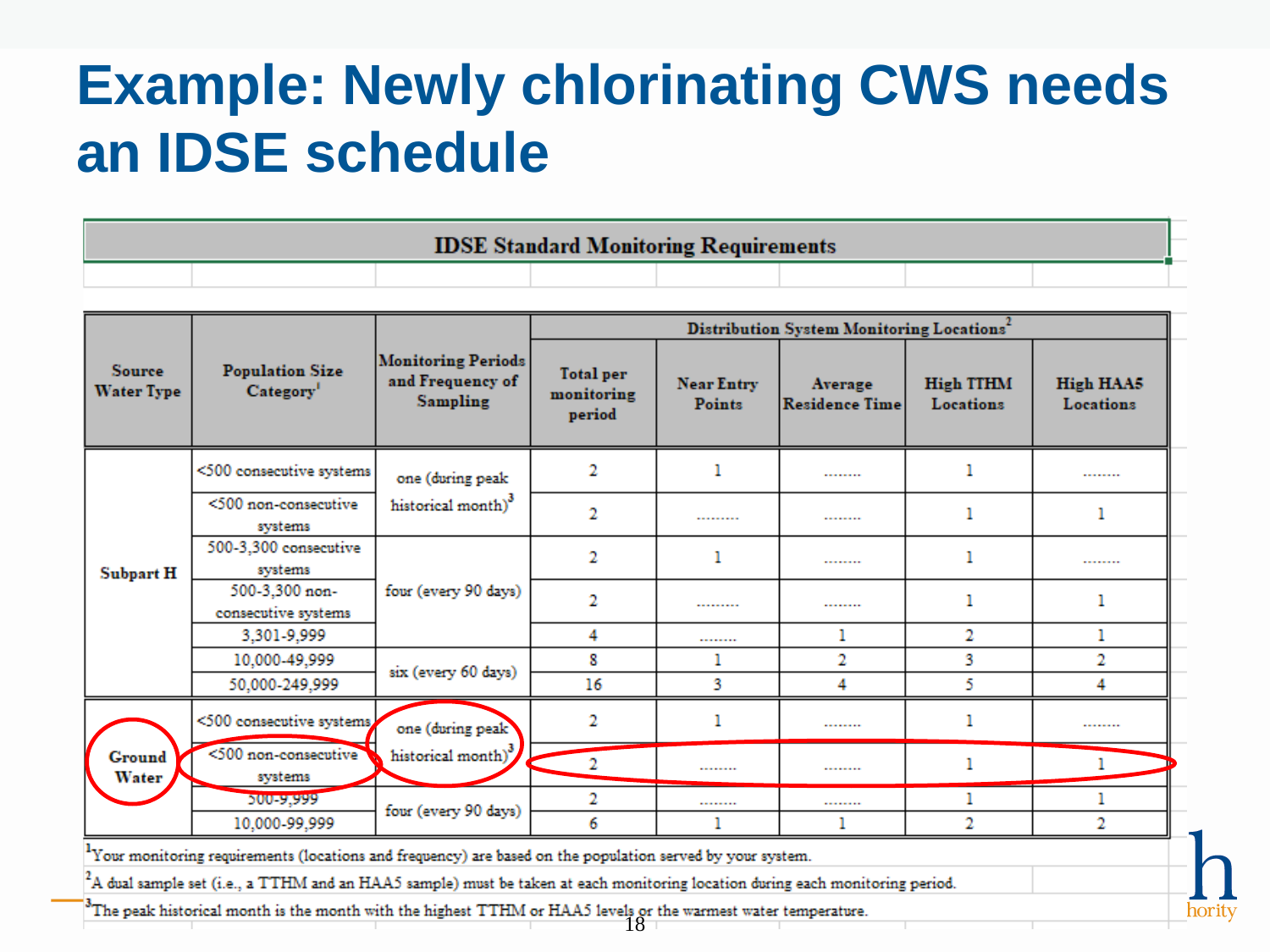### **Example: Newly chlorinating CWS needs an IDSE schedule**

Distribution Sampling Point ID (In SDWIS Distrib. Sampling Point "A" will be identified as: Facility ID "DIST-A")

(DBP Sample Points must include peak month that sampling is required in and sample location

| <b>New Schedule</b><br><b>Schedule Reduction</b><br>⊠                                                                                                                                                                                                                                                                   |                                                                         |                                                                                                                                           |                       |                       |                                                      | <b>Schedule Increase</b> |                                                   |                                                                  |                       |                       |               |             |
|-------------------------------------------------------------------------------------------------------------------------------------------------------------------------------------------------------------------------------------------------------------------------------------------------------------------------|-------------------------------------------------------------------------|-------------------------------------------------------------------------------------------------------------------------------------------|-----------------------|-----------------------|------------------------------------------------------|--------------------------|---------------------------------------------------|------------------------------------------------------------------|-----------------------|-----------------------|---------------|-------------|
| DBP2<br>TTHM<br><b>HAA5</b><br>IDSE<br>R<br>С<br>ASBD<br>T.<br>С<br>R                                                                                                                                                                                                                                                   | DIST-A or<br>IDSE-01<br>2DBP-01. etc.                                   | Sample Site ID or<br><b>Street Address</b><br>(Enter for DBPs only.<br>This address will be<br>used to tie sample<br>results to the site) | # Samples<br>Required | Monthly               | Quarterly<br>For DBP<br>Indicate Peak<br>Month Below | Annual<br>Semi           | Yearly<br>For DBP<br>Indicate Peak<br>Month Below | Once Every<br>3 Years<br>For DBP<br>Indicate Peak<br>Month Below | Once Every<br>6 Years | Once Every<br>9 Years | Begin<br>Date | End<br>Date |
| <b>IDSE</b>                                                                                                                                                                                                                                                                                                             | IDSE-01                                                                 | 123 Main St                                                                                                                               | $\overline{c}$        | □                     |                                                      | □                        | ⊠ July                                            |                                                                  | □                     | □                     | 1/1/19        |             |
|                                                                                                                                                                                                                                                                                                                         | IDSE-02                                                                 | 456 Oak Ave                                                                                                                               |                       | □                     |                                                      | □                        | П                                                 |                                                                  | □                     | □                     |               |             |
|                                                                                                                                                                                                                                                                                                                         |                                                                         |                                                                                                                                           |                       | □                     |                                                      |                          |                                                   |                                                                  | □                     | □                     |               |             |
|                                                                                                                                                                                                                                                                                                                         |                                                                         |                                                                                                                                           |                       |                       | Attach additional page(s) as necessary               |                          |                                                   |                                                                  |                       |                       |               |             |
| Filtered and Raw Water TOC and Alkalinity Schedules for Water Treatment Plants ("WTP-A" for example)<br>2.5 log Conventional Plants (optional for 2.0 log plants for DBP reduction)<br>(TOCA schedules should be set for the Common Header [CH-] and 2920 schedules should be set for the Water Treatment Plant [WTP-]) |                                                                         |                                                                                                                                           |                       |                       |                                                      |                          |                                                   |                                                                  |                       |                       |               |             |
|                                                                                                                                                                                                                                                                                                                         |                                                                         | <b>TOCA</b>                                                                                                                               |                       | Monthly $\Rightarrow$ | □                                                    |                          | Quarterly $\Rightarrow$                           |                                                                  | □                     |                       |               |             |
|                                                                                                                                                                                                                                                                                                                         | □<br>□<br>Monthly $\Rightarrow$<br>Quarterly $\Rightarrow$<br>TOC, 2920 |                                                                                                                                           |                       |                       |                                                      |                          |                                                   |                                                                  |                       |                       |               |             |
| ₽                                                                                                                                                                                                                                                                                                                       |                                                                         |                                                                                                                                           |                       |                       |                                                      |                          |                                                   |                                                                  |                       |                       |               |             |
| Comments: Newly chlorinating CWS. Collect dual sample set at each location above in July 2019.                                                                                                                                                                                                                          |                                                                         |                                                                                                                                           |                       |                       |                                                      |                          |                                                   |                                                                  |                       |                       |               |             |
|                                                                                                                                                                                                                                                                                                                         |                                                                         |                                                                                                                                           |                       |                       |                                                      |                          |                                                   |                                                                  |                       |                       |               | □           |
|                                                                                                                                                                                                                                                                                                                         |                                                                         |                                                                                                                                           |                       |                       |                                                      |                          |                                                   |                                                                  |                       |                       |               |             |

Signature:

Date: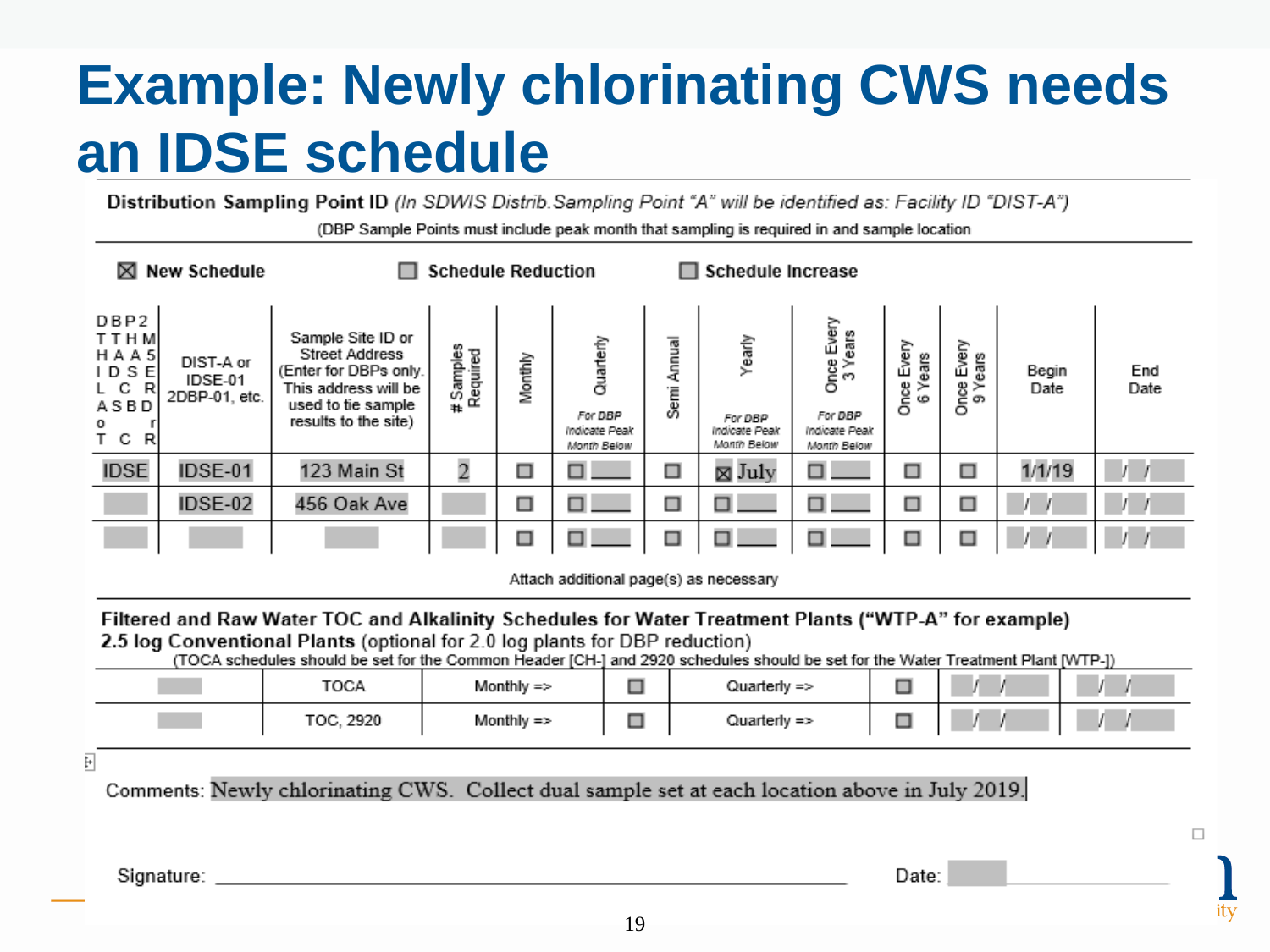## **Locations of guidance and forms**

- Chemical and Bacteriological Monitoring Schedule Change Form
	- **[Partners Page / Inventory Updates section](https://www.oregon.gov/oha/PH/HEALTHYENVIRONMENTS/DRINKINGWATER/PARTNERS/Pages/inventory.aspx)**
- Alerts: What to do With Chemical Detections
	- [Partners Page / Monitoring Resources section](https://www.oregon.gov/oha/PH/HEALTHYENVIRONMENTS/DRINKINGWATER/PARTNERS/Pages/monitoring.aspx)
- Returning a system from monthly to quarterly coliform monitoring
	- **[Partners Page / Coliform Resources section](https://www.oregon.gov/oha/PH/HEALTHYENVIRONMENTS/DRINKINGWATER/PARTNERS/Pages/gwr.aspx)**
- Chemical Monitoring Intervals for Community & NTNC GW Systems
	- [Partners Page / Monitoring Resources](https://www.oregon.gov/oha/PH/HEALTHYENVIRONMENTS/DRINKINGWATER/PARTNERS/Documents/monitoring/chemsampreq.pdf)
- DBPs (TTHM & HAA5): Routine, Reduced, and Increased Monitoring
	- [Stage 2 DBP Rule page](https://www.oregon.gov/oha/PH/HEALTHYENVIRONMENTS/DRINKINGWATER/RULES/STAGE2/Pages/monitoring.aspx)
- DBPs (TTHM & HAA5): IDSE monitoring requirements
	- [Stage 2 DBP Rule page](https://www.oregon.gov/oha/PH/HEALTHYENVIRONMENTS/DRINKINGWATER/RULES/STAGE2/Pages/idse.aspx)

PUBLIC HEALTH DIVISION Drinking Water Services